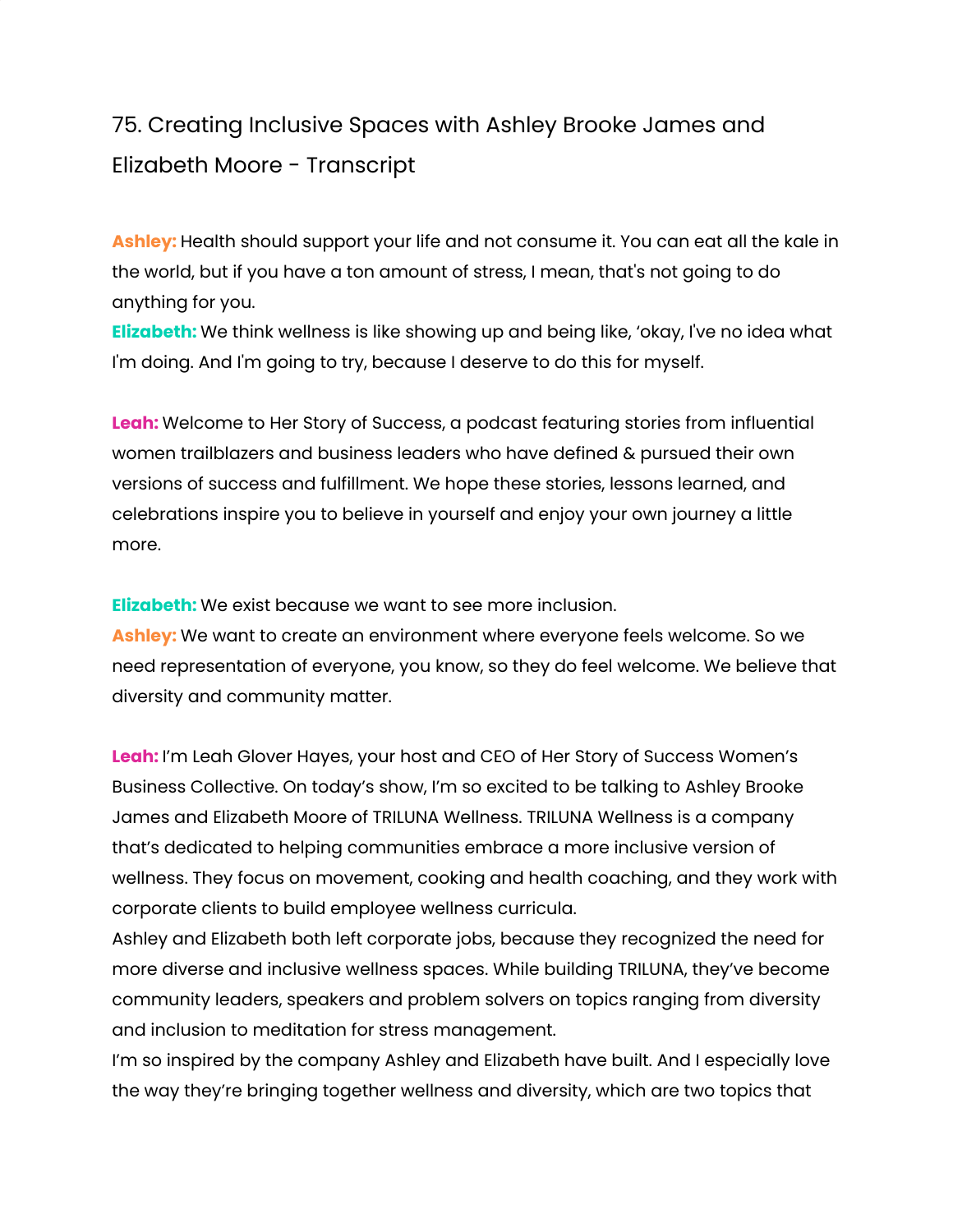are so important in today's workplace. As you're listening to this conversation, I encourage you to share it with a friend or coworker who is looking to improve their own wellness, or someone who's looking for practical ways to be more anti-racist in her daily life.

Well, Ashley Brooke James and Elizabeth Moore of TRILUNA Wellness, Welcome to Her Story of Success. I'm excited to have you girls today.

**Ashley:** Thank you. Thank you for having us.

**Leah:** Absolutely. I am just on this mission to talk to people that inspire me. And as soon as I learned about you two, I think it was last year in 2019, I was just like, 'Oh my gosh, I've got to get to know these girls and hear more about their story.' So, share with us a little bit about what is TRILUNA Wellness?

**Ashley:** Well TRILUNA Wellness is an experiential wellness company. We specialize in three core services: movement — such as yoga — health coaching and cooking classes, which we package up into different things like curriculum, events and retreats for our corporate clients. We also do community, private retreats. So we make things like, everything from lunch and learns, we offer community team builders, we offer supper clubs that really engage a conversation like diversity and inclusion. We have a whole series built on that. So we are in the middle of corporate wellness and community activism, if you want to just like sum it up, but those are our services.

**Leah:** I love it. And so Elizabeth, share a little bit about what you saw that was missing in this wellness industry that made you decide, you know, I want to do something about that, because you were both making good money, having good jobs. So I'm just kind of like, I'm always interested in like, I mean, I know what made me jump, but what made you to jump out of your jobs to say, this is what I want to do. **Elizabeth:** Yeah, I think that's a two part answer. And the first part of that is the wellness part. And the second part is where we were in our careers part. And the wellness part really stems from Ashley and I both not seeing ourselves represented in the wellness space. I come from an eating disorder background, which is how I found my way to wellness in the first place. Through healing my relationship with my body and my self-worth, I found wellness. And so there was a lot about the wellness industry that I felt was incredibly triggering for me and triggering for my eating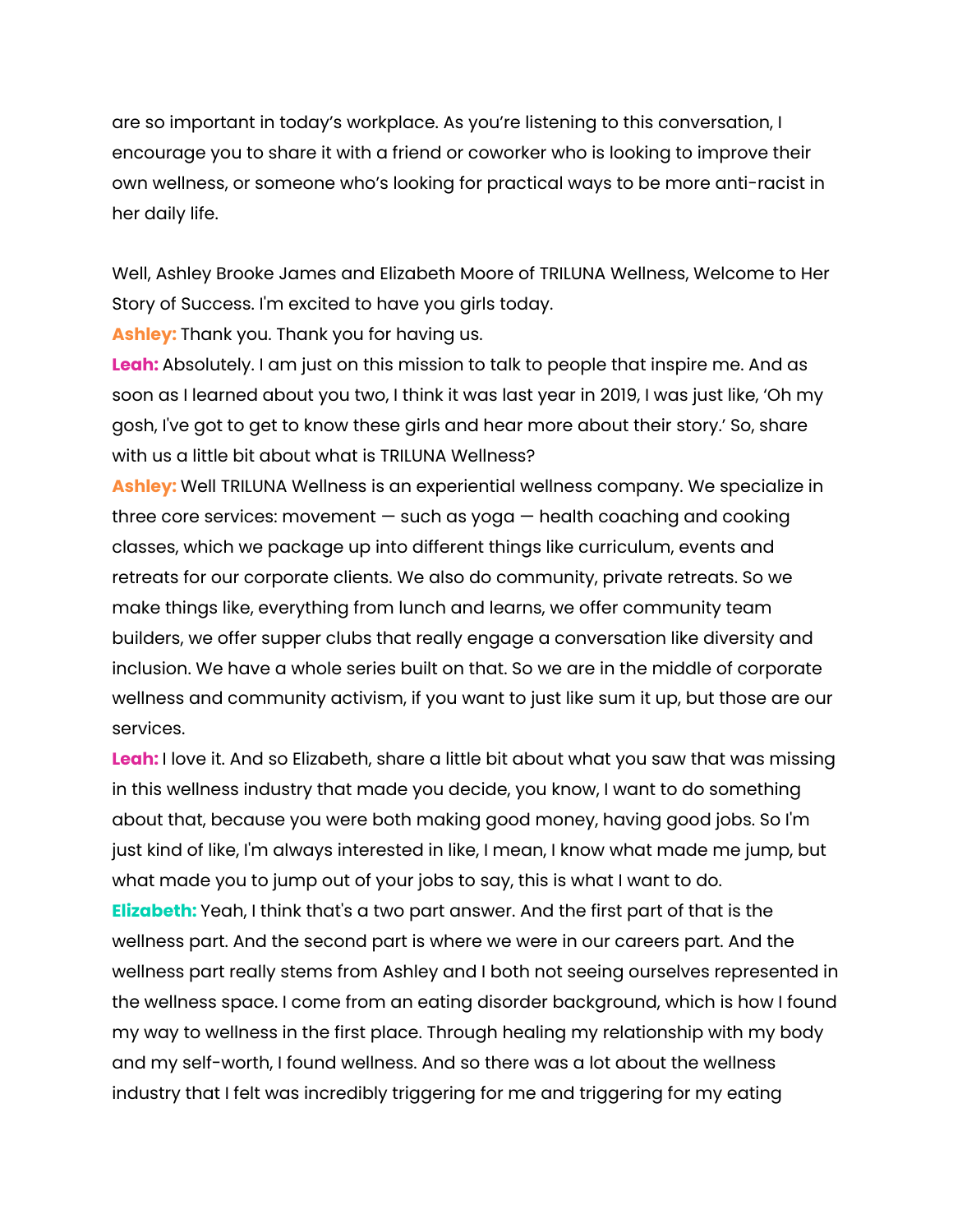disorder. I also didn't see a lot of representation of anyone other than the like tall, thin white woman. And I was neither tall nor thin. And so I wanted to feel like I could find a space where I felt comfortable and wasn't triggered. So I knew I needed to create a different kind of wellness. I needed to create a more accessible wellness. And that was what started me on my wellness journey. And Ashley, similarly, I'll let her tell her own story there, but not dissimilar from that.

And then Ashley and I both were working these like really high stress, corporate jobs that were negatively impacting our health in a lot of ways, a lot of ways. And so we knew that we eventually were going to take the leap, and then Ashley, just was like, 'no, I'm done. I'm out. I'm not doing this anymore.' And then I accidentally quit my job, which is a whole story. We just ended up pursuing our passion rather than doing sales and marketing for other people, which is what we had been doing up until that point. So that's a long answer, but…

**Leah:** No that's perfect! I think, you know, one of the things that I look at is the why behind what you do, because there's so much competition for everything that all of us are doing right now, like, right? So I think it's really important to be able to say why you started this. I love that just the word inclusion is so much in what you do. And I just feel like this place of belonging and my whole thing too, is like, every person's story matters. And when someone comes to TRILUNA, like it doesn't matter where you come from or where you start, you feel like you belong there. And I think that's, what's powerful and important is that you are very intentional that making people feel like they mattered and that they belong and that there's a place for them. Ashley, share a little bit about your, why? Like, why did you decide to leave your, your corporate role and do this with Elizabeth. And the other piece of that is, why do it together? Why did you not start something yourself?

**Ashley:** I'm going to say Liz said it best. There was two reasonings why. For me, on the wellness part of it, you know, I got into yoga and I went to every studio in Nashville at the time, and I was the only Black woman there. And it was, I saw very little diversity, not only in the Black community, but just across the Black and Brown community. And so I needed to create a space where people actually saw themselves. So that was a reasoning for me to even get certified and go on this path. And I knew it was more than just yoga, it was full wellbeing, because yoga introduced me to wellness. And so on the corporate side of it, I was in a high sales position. I was traveling a lot,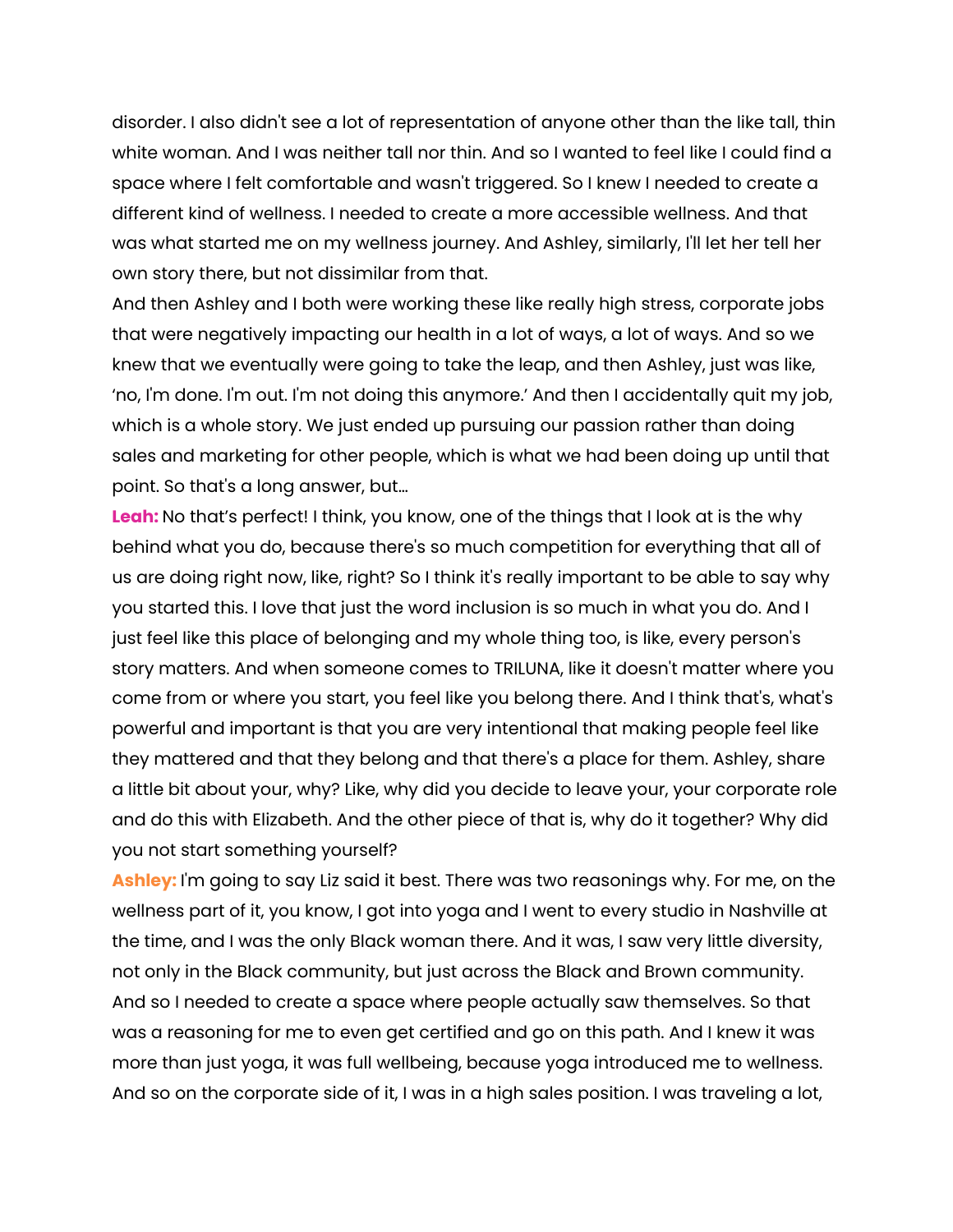and I developed really chronic migraines that stayed around for months at a time. And as soon as I tapped into my wellbeing, I found a sense of relief, and that brought me joy. And I knew that this was my passion. And I knew, I knew that I needed to follow that. Also, coming from 10 years of sales and business development, I have a business background, and I knew that if I start a yoga studio, like that's not scalable. So I'm thinking always long term.

And Liz and I met in our yoga teacher training and we connected right away because we both were very business minded in what we wanted to create. And we were actually creating the same company. She was doing health coaching and yoga and cooking, and I was doing health coaching and yoga and making it about a lifestyle. And what we both also saw was collaboration. You know, we could either be competition or we could be really intentional about what we saw that was missing and come together and create this beautiful story where, you know, she felt isolated when she got into wellness, I felt isolated. So why not create this space where people feel welcome? From the moment they step into the space that we created for them. **Leah:** I love, love, love that about y'all, that it's about collaboration over competition. And wow, how much more are you able to create coming together then you could have by yourself? Because you're right. Both of you, like you didn't see representation in the Black and Brown community. She didn't see much representation for people that weren't tall, skinny quote, unquote fit body type. I love that together though you have a place that everyone feels welcome. You were so intentional and you used that word from the very, very, very beginning. So I want to talk about that a little bit. On your website, you have your five core values. Talk to me a little bit, and this is something that like every company across the world is talking about, you know, mission, vision, values, and taking care of your people, and, and all of those things. So talk to me about the process of you guys actually coming up with the values that you have put on the website.

**Elizabeth:** Yeah. I come from an agency background and so, core values were a big part of our strategy as a, as a company in the one I worked for beforehand. And I knew that I want that, that was something that I wanted to carry forward into our company. Obviously we are a values-based company. Like, we exist because we want to see more inclusion because we want everyone to feel welcome. We just like,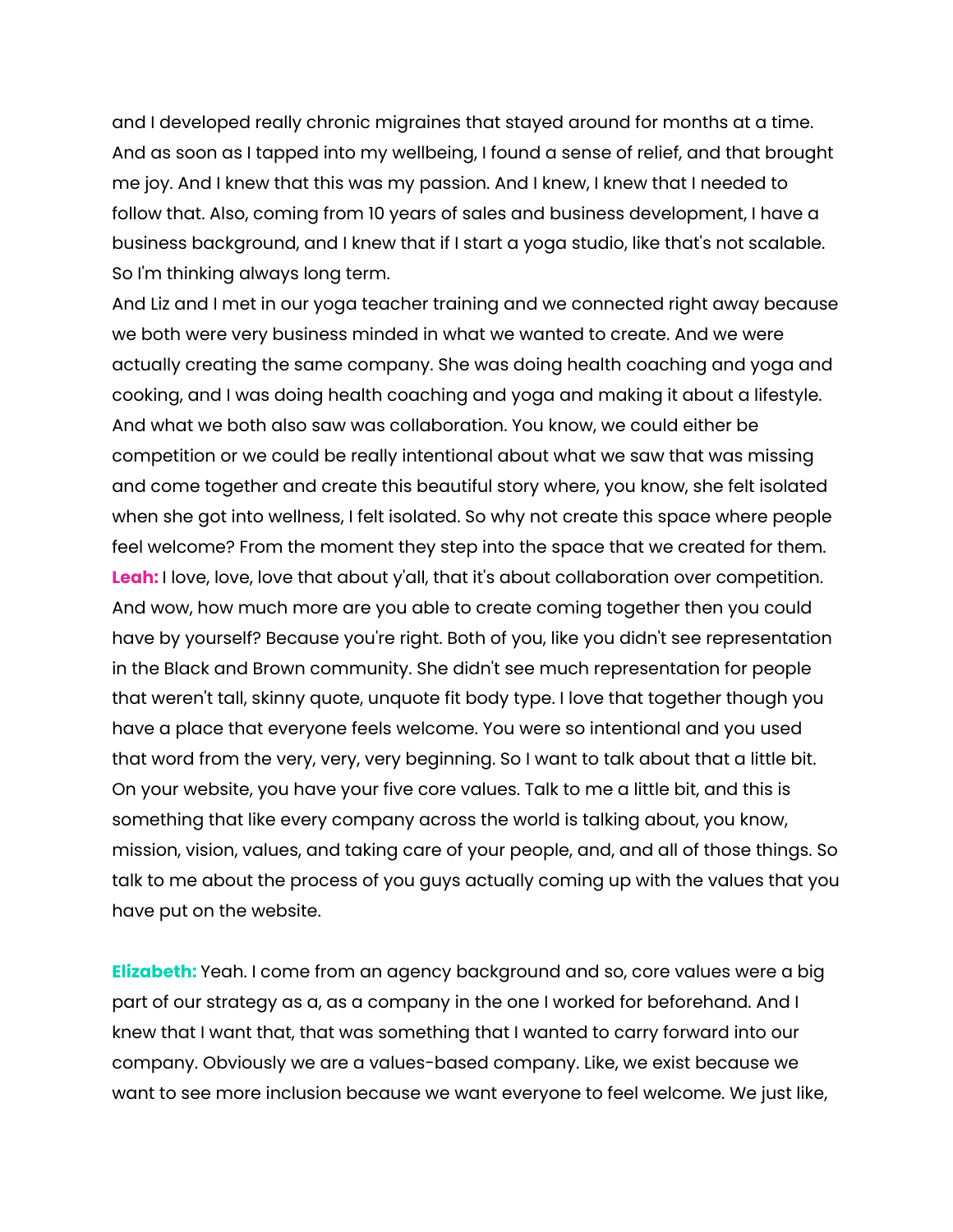kind of by default are a social justice company. And so we knew that we had to have our values front and center and that we had to live by them and abide by them and never stray from them. And so formalizing them meant that we had something to check back to on a regular basis. And so we sat down and talked about the things that were coming up the most for us, and then just wrote them down and formalized them. And they were born very naturally from what we were already doing and what we felt was really important and our personal values.

**Leah:** I love that. Do you want to run through those really quickly for our listener? **Ashley:** Yeah. You know, we want to create an environment where everyone feels welcome. So we need representation of everyone, you know, so they do feel welcome. So that one was the number one is, 'We believe that diversity and community matter.'

**Elizabeth:** Yeah, that's the foundation of our brand. And then the next logical step in that was that 'We believe in a beginner's mindset.' Because we, when you think of wellness, you often associated with fitness, and then you associate it with a fit body type, and then you associate with athletes and then you associate it with these really strict training regimens. That is not what we think wellness is. We think wellness is like showing up and being like, 'okay, I've no idea what I'm doing. And I'm going to try, because I deserve to do this for myself.' Like, look, if you want to do like super-intense inversions in your yoga class, we're not the people that you should go to. But if you've always been afraid to try it, because you feel like you're not flexible enough, or you've always wanted to get into wellness and you just, weren't sure where to start, we are the company that you should come to. Because we are going to approach all of our classes and workshops with the beginner's mind and then be able to scale up if you want to scale up. So we always start with the beginner's mindset. **Leah:** I love that. That's beautiful.

**Ashley:** And then we also feel like 'Health should support your life and not consume it.' And both Liz and I, when we first got into our wellness journey, I know for me, it was all about, you know, working out every morning, making sure that I'm eating this, you know, I know Liz has her story of her own, but it did consume my life. And our favorite quote that we always say is that, you can eat all the kale in the world, but if you have a ton amount of stress, I mean, that's not going to do anything for you. And so if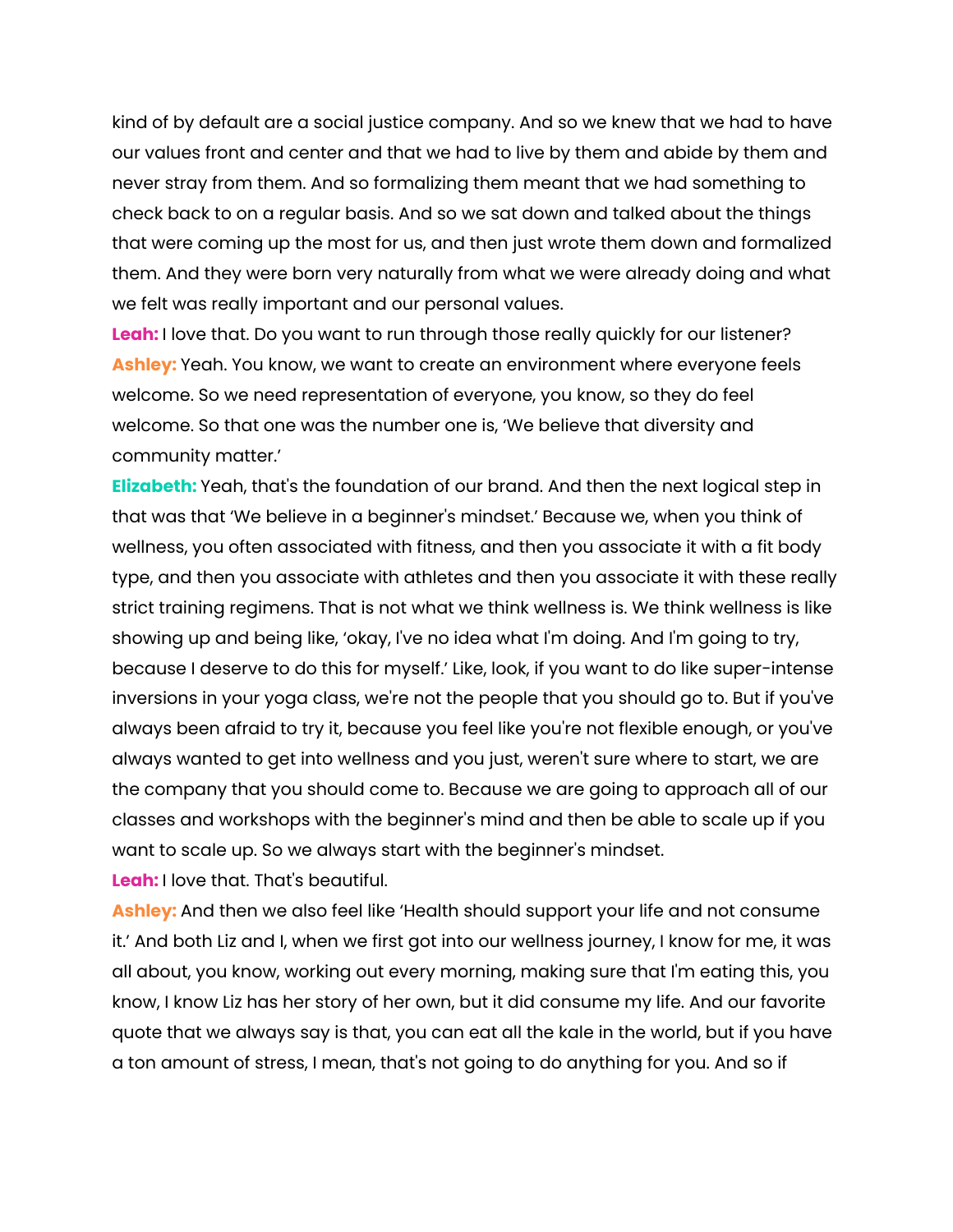you're just showing up every day and just letting this fitness over wellness consume your life, you're really missing the whole point of your overall wellbeing. **Elizabeth:** Yeah, and I, I think it's really easy for wellness culture to become dogmatic. And in that we mean that you are following rules for the sake of following rules without actually checking in with your body and how it's making you feel. So we are very anti-dogma at TRILUNA.

The fourth is a pretty natural integration. It's that, 'Health and wellness are a social justice issue.' And that is because we understand that not everyone has the same level of access. And so I think in the wellness and fitness world, the thing that is most triggering for us is the phrase, 'No excuses,' because that is just total BS. There are so many legitimate excuses not to do super hard physical labor. You might be pregnant, you might have depression, you might just not want to that day. And so that's not the best thing for your mental health. Like the idea that there are no excuses is ridiculous. And then you get into the layers of access and education and what people are able to understand. And then you get into what happens with health and wellness when there is poverty? What happens to it when there's disenfranchisement? Like it is not a one size fits all approach, which is actually our last one that I, I just gave away. Sorry, Ashley. But in order for help, it's from wellness to be successful, to be effective, to not actually be harmful in the pursuit of it, you have to understand that not everyone has the same level of access. Not everybody wants to participate in the same way. And so you forcing your version of what you think it is on someone else is harmful, and you're doing the opposite of helping them be more well.

I mean, we believe that wellness is grounded in bio-individuality and intuitive care. And so that idea is that no one knows your body better than you do. So if someone is telling you that you need to drink 10 gallons of water a day and you drink 10 gallons of water a day and you feel like crap, you should probably not be drinking 10 gallons of water a day. Right? That's an extreme example. But you know your body. And it might take some work to like, get into a practice of being able to tap into that. But like, especially, and that's a whole other subject, but especially when you get into the whole healthcare discussion, like it's common for us to just prescribe rather than listen and understand, which is where having someone like a dietician or nutritionist or health coach can help be your advocate for intuitive care.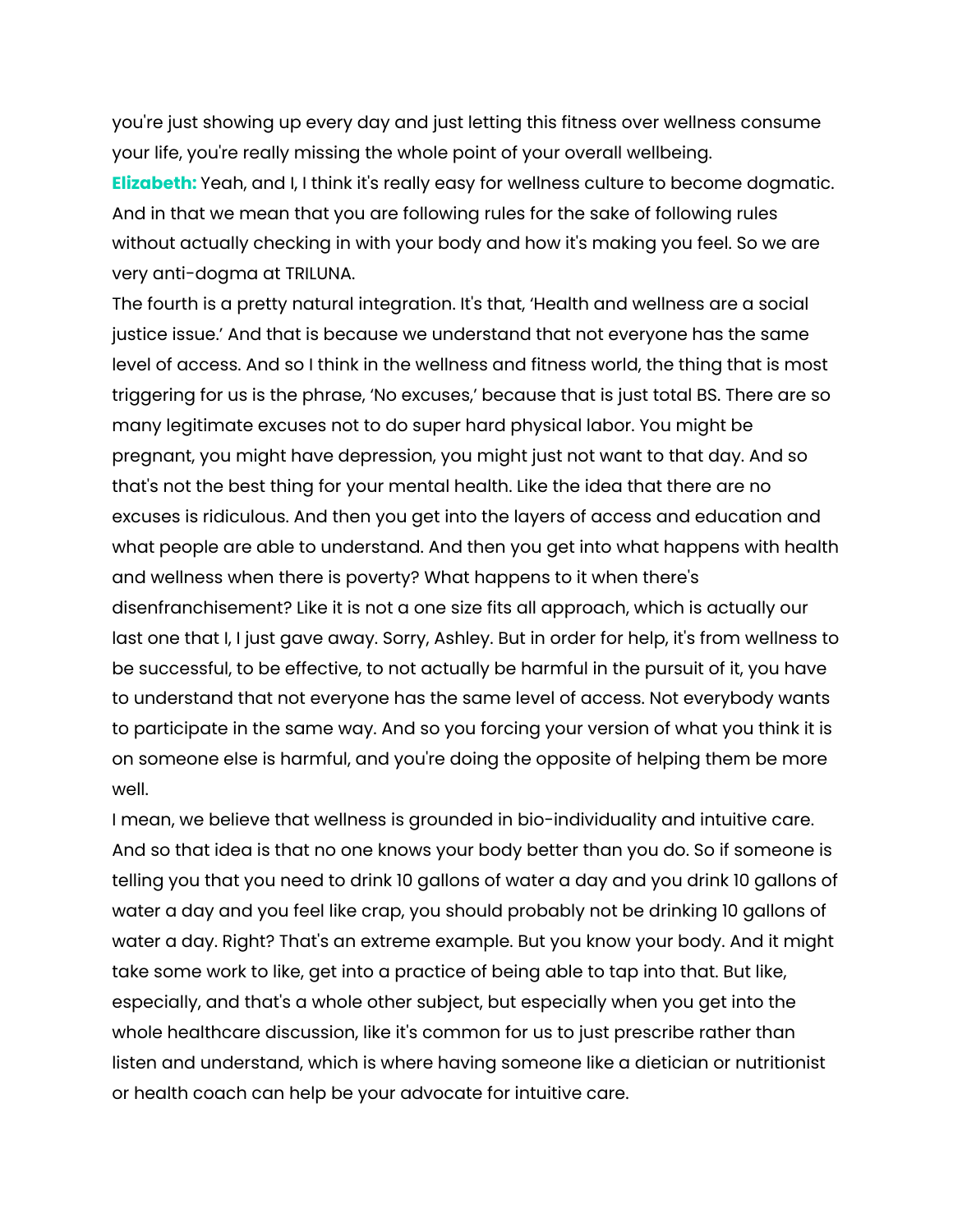**Leah:** Yeah. Let's talk about that. Cause I know you said you did three things and I kind of want to go over them again. So you do like retreats and supper clubs, which we're totally going to talk about, because I'm very excited and I want to go to one. But walk me through what that looks like. So my sister is a mom of three, she and her husband both work. And she's worked out before she's done running, but you know, being a mom and having three kids in your house and working full-time, you know, what are some of the things that you do for people that come to you that are looking for, 'Okay, well, I want to get healthy. Because I want to be in my kids' lives, and I want to be active and I want to be able to be with them longterm.' Right? So I think for her it's more about health and taking care of herself so that she can be a good mom, take care of her kids and have the energy to do all the things that she needs to do. **Elizabeth:** Yeah. We actually do not do individual health coaching anymore, because we believe health is best executed in a community setting. Our three words are wellness, community, magic, because it is through community wellness that you can create magic in your own life. So the way that we integrate our health coaching is into all of our workshops and especially into all of our corporate wellness. Ashley can expand on that probably a little more than I can.

**Leah:** Let's talk about how you came to understand that with community. What is it that you saw that said, you know, I'm going to go away from individual and go into community? What did that why come from?

**Ashley:** I'm going to say, when it came to the individual approach, we were getting more into that counseling type feeling. And when you're in a community setting, you have other people that are going to hold you accountable, that you can hold accountable. That you can have realistic conversations about. And it's always, when you say, 'I haven't slept for two weeks,' and somebody says, 'Yeah, me too, I'm having dreams about this, or I'm having dreams about this.' Then we can have conversations around that and talk about our habits, our daily habits and things, and really dig down into the surface of that. You know, honestly being a healer, we wanted to show up and really show up for our community. So the best way we could do that is to merge our community into a community. And we set up our curriculum where it is set up to where it's like an individual approach. Like for your sister, we have this wonderful exercise called the Circle of Life, right? When you were talking about your sister, I was thinking, 'Oh, this exercise will be really great for her,' because it, it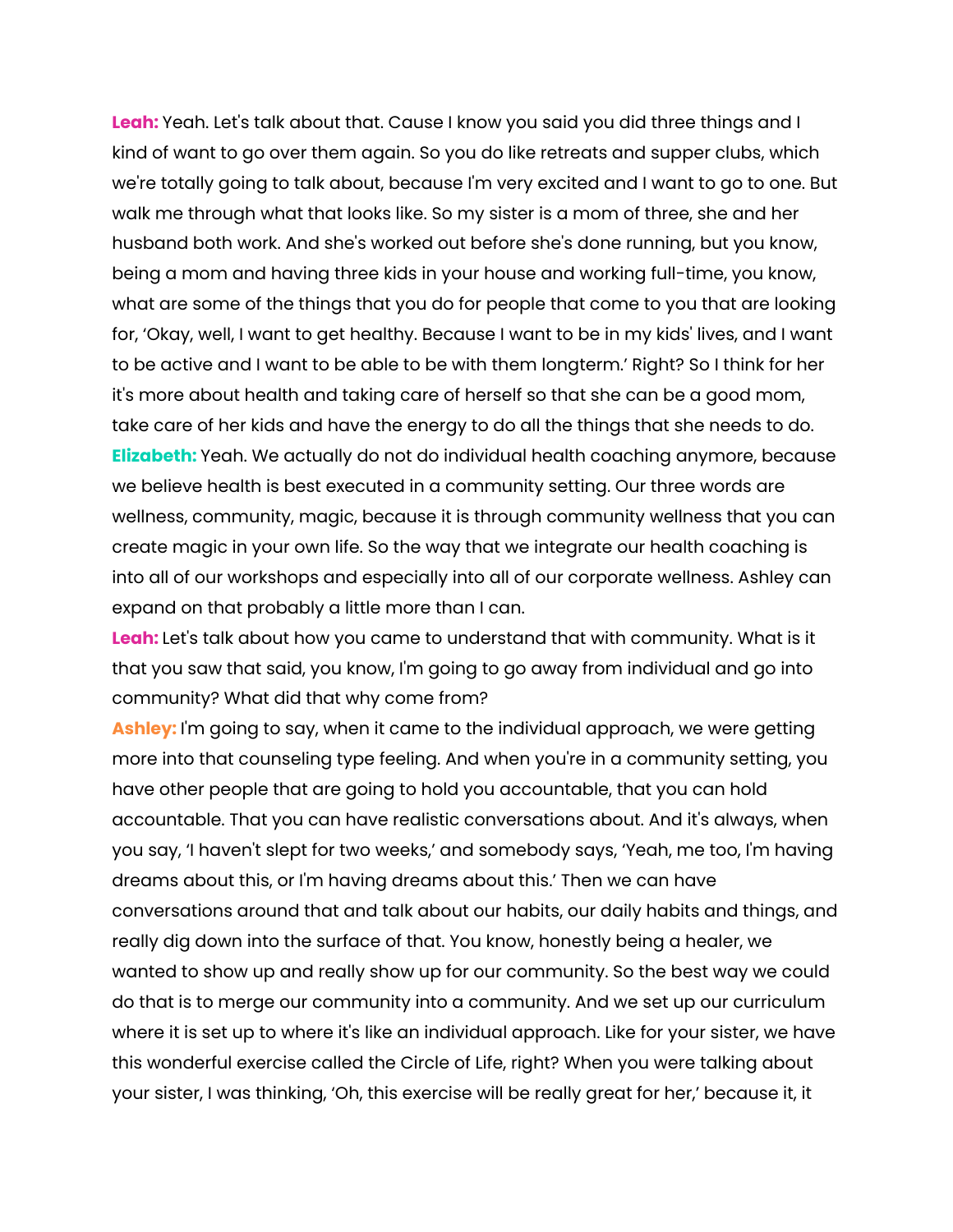maps out all of these areas in your life. You know, your financial life, your joy, spiritual, like all these different spots in your life. And the exercise is for you to map out where you are right now and where those levels are. Some are higher than others, like our travel right now, and is very low, whereas like our home projects may be very high. And so where we teach that is, is to really latch on and nourish to those things right now that bring you joy. Like if being outside brings you joy, I would encourage your sister, go outside and play with the kids, go on walks. You know, things that, again, include the family, which is your community, right? And then things she can work on individually where she doesn't have to have the pressure of, I gotta wake up every morning and while this, and, you know, you know, get these many miles in, it comes natural for her to do that. So we've set up this curriculum, yes, it's a community approach, but we really want it to be impactful for the individuals to take away. And we leave them with exercises to hold themselves accountable, to show up for themselves in those areas.

**Leah:** That is so beautiful. I love that you focus on joy. And that's something that I feel like I'm talking about all the time right now, is we're in, or maybe before the pandemic, I felt like it was such a hustling grind mentality. And if you were going to be a successful entrepreneur, you had to work all the time and not sleep and not hang out with your friends and sacrifice your life to be successful. And I was like, 'F that. I want to, like, I want to love the process and not because I love hashtag hustle and grinding, but because I'm enjoying what I do.' And I love that, that you put even in this wellness, and you think about the circle of life, and I love that you focus on find the things that bring you joy, and do the things that bring you joy. Because your mental health is so important. If you completely ignore that to get fit, you're just doing that opposite of healing yourself mentally, right? And emotionally. And then you're always feeling guilty about what you're not doing and all of that. So if someone wants to like, learn more about getting into your community, cause I'm very interested in this now. Cause I have like 15 people, I want to send this to, including myself, but, so what does that look like? Let's say my sister's like, 'Man, I really want to learn about that.' Can she get into a community or is it, are you only doing thing for corporations right now?

**Ashley:** So our main focus is corporate right now because you know, this is what we do, but since the pandemic, we opened up the floodgates. We, when we first started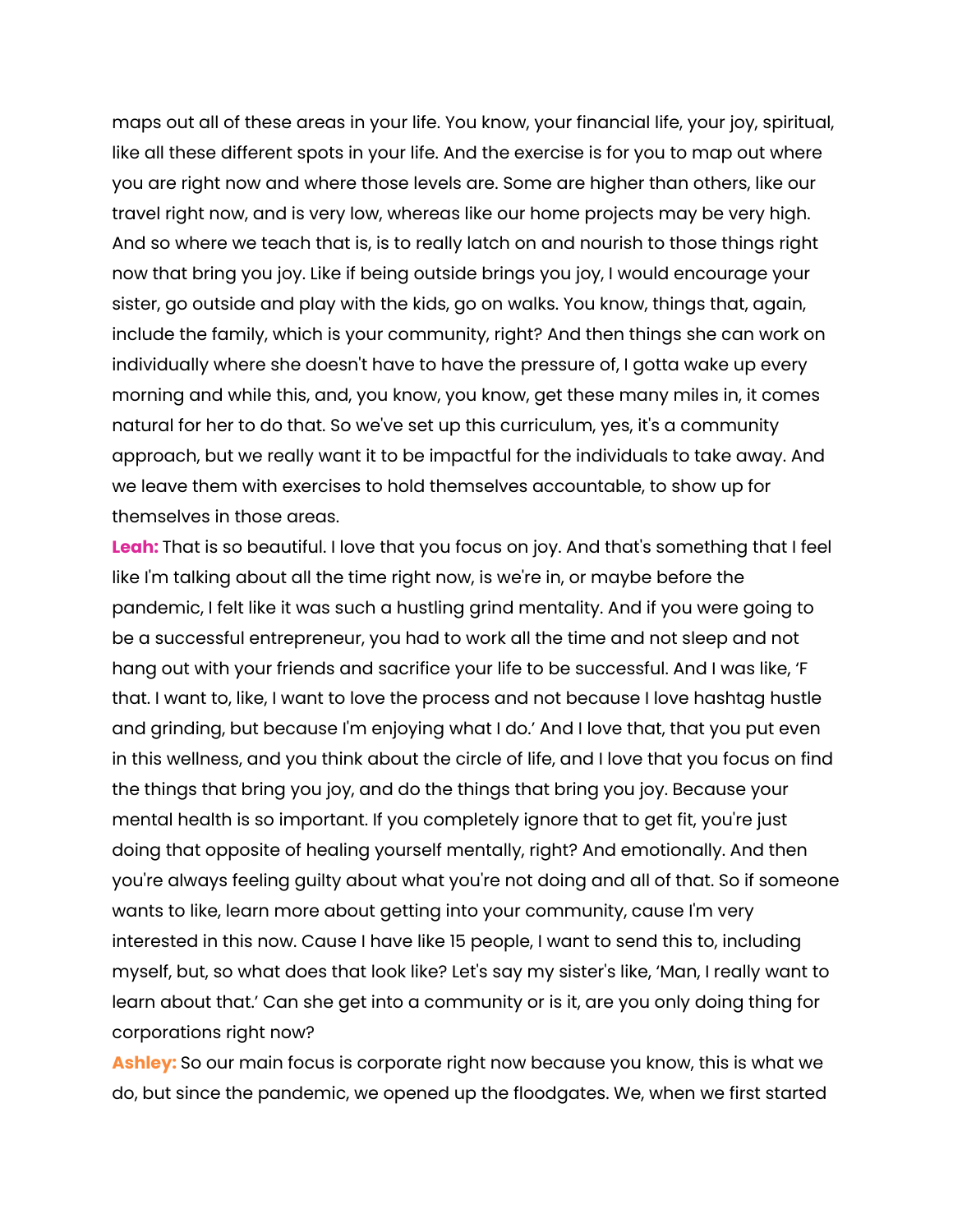this company, we specialize in in-home wellness parties. And what better way right now, when people aren't really leaving their homes and things like that is to bring that back. So for your sister, I would say for her to get her community, her girls, you know, her girl gang and reach out to us. And we have different ones that range from tarot for self care to back to the basic cooking classes. You know, at this point in our business, our focus as like me and Liz, is marketing and sales. Our focus is corporate, but we have, you know, 18 wonderful contractors that, you know, we're contracting out doing our other services for us right now. So you can find all of that on our website right now, from everything that we do, because we just opened it all up and hoping that something is going to bite.

**Leah:** I need to take a cooking class. Cause I'm always like, 'Oh, I don't cook and my husband doesn't care,' but now that we're home all the time, it's like, 'Oh God, I really need to start cooking'. But it sucks. And I don't enjoy it, but I'm like, 'Okay, if we did a little class and there's other people in it, that sounds like a lot of fun actually.' So let's talk about corporates because I do, we, you know, there's a lot of business owners and leaders that listen to this podcast. So what would be the why behind a corporation or a company hiring you? And then what does that look like? What are the things that you provide their group or their employees?

**Elizabeth:** Yeah, so we are of the belief that corporate wellness has not kept up with the trends in actual wellness, and that it very often only benefits the well. So most corporate programs or corporate wellness programs are going to bring someone in to do yoga. And the people who have never done yoga or feel intimidated by yoga, typically don't participate and then don't get the benefits of that wellness program. If you bring someone like us in, who actually cares about getting to understand your corporate culture, what you need, and then working up to that, you're going to get better results.

So for example, we worked with a female-owned software company that was mostly men, and we knew that we weren't just going to be able to like bust in there and be like, 'Hey, let's do yoga.' They'd be like, 'Absolutely not, that's crazy. Get out of here.' So we started with some like smaller classes about how to manage stress during the holidays, like, tactics for getting around that. And then we moved into like a little bit of meditation and then we moved into a little bit of stretching. And then by the end, we were able to have like this big cooking class so we could understand them a little bit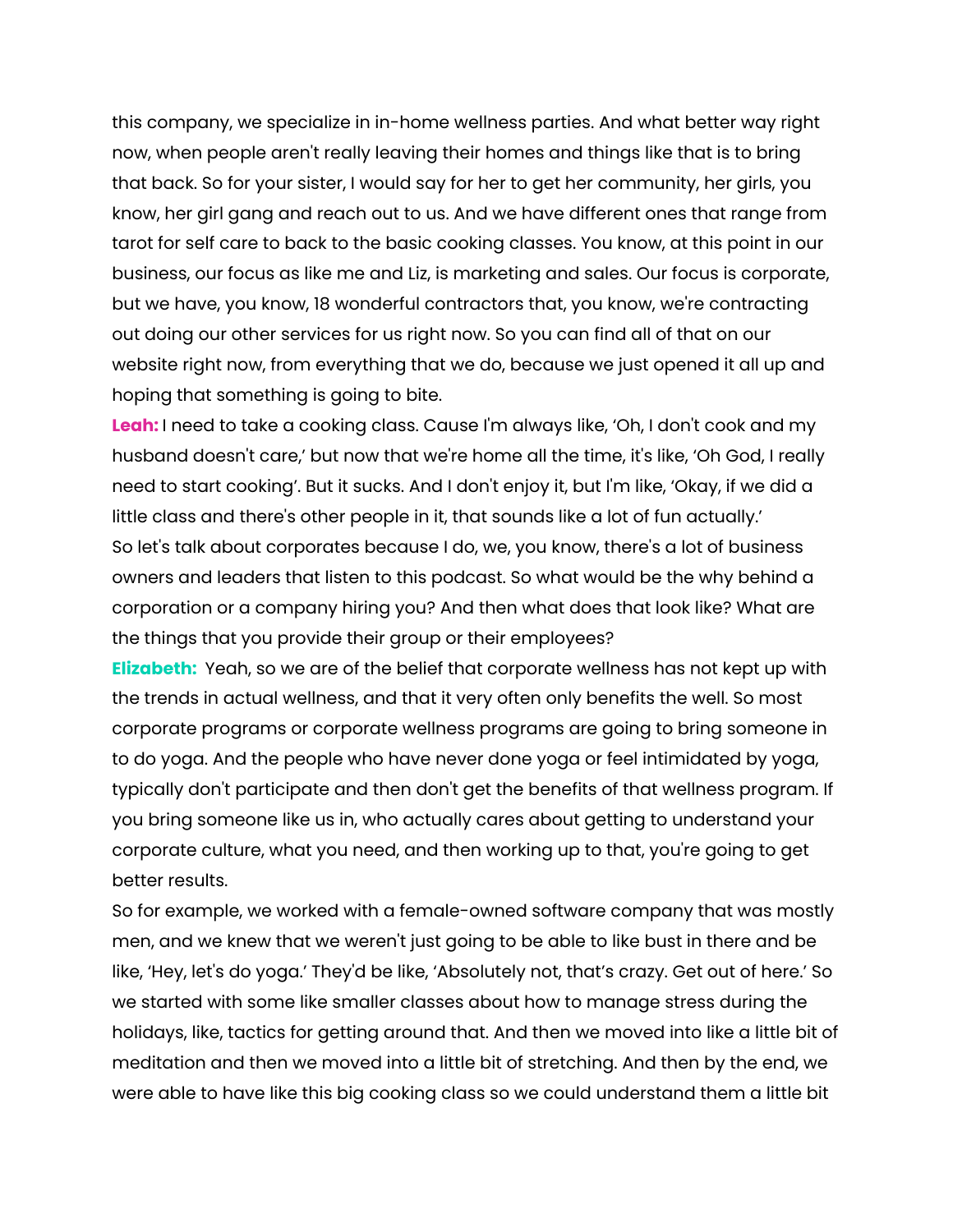better and help them just do more cooking at home and do more stretching in the office and do a little bit of breathing to manage stress. So rather than just coming in and being like, 'This is what we do, you're going to abide.' We said, 'Okay, We see what you need. We understand the demographic of your office. Here's what we think is going to work the best.' And it's, it's our job to provide tools and they now know how to use all those tools for self-care.

**Leah:** That's awesome. Now, are you still doing things for corporations virtually? Maybe what does look like?

**Ashley:** We've taken everything virtual at this point. I mean from our movement classes, to our cooking classes, to our retreats even. We've executed all of them across the board. But this was something, every year, Liz and I come at the beginning of the year, we revisit our goals and then we map out our next one to three to five year goals. Our three year goal for this year was online curriculum. We knew already that the way for us to scale this business is to create corporate curriculum series. And that is something that is actually scalable. We knew that we would eventually get to the point where we weren't trying to go into the offices and really execute these large events unless they were really, really needed. So our three-year plan just got pushed up to one-year plan, and now we're really mapping that out and really developing a product that we feel like our corporate clients will really latch on to. And thatcan take our business to the next level.

**Leah:** I love that. Yeah, there's I mean, my husband's company, they're not going back to the office until January 2021, you know, and before it was like, 'Oh, we're gonna see September will work. And they just announced that it's going to be January of 2021.' I do want to talk about that a little bit. Maybe some of the things that you've seen. This pandemic has affected everyone. It has affected a lot of people differently, right? Like emotionally, mentally, spiritually, and financially, like would their jobs and all of those. What are you seeing with your corporations that you're helping? What is it that you're able to provide that helps people as they're processing some of this? Why is it important?

**Elizabeth:** Yeah. And this speaks to what Ashley talked about a little bit earlier, but one of our most popular workshops was one that we did around shining a light on mental health. And the anecdote I tell in that workbook, in that workshop is, one day, we were at a protest for women's rights a few years ago. And one of my friends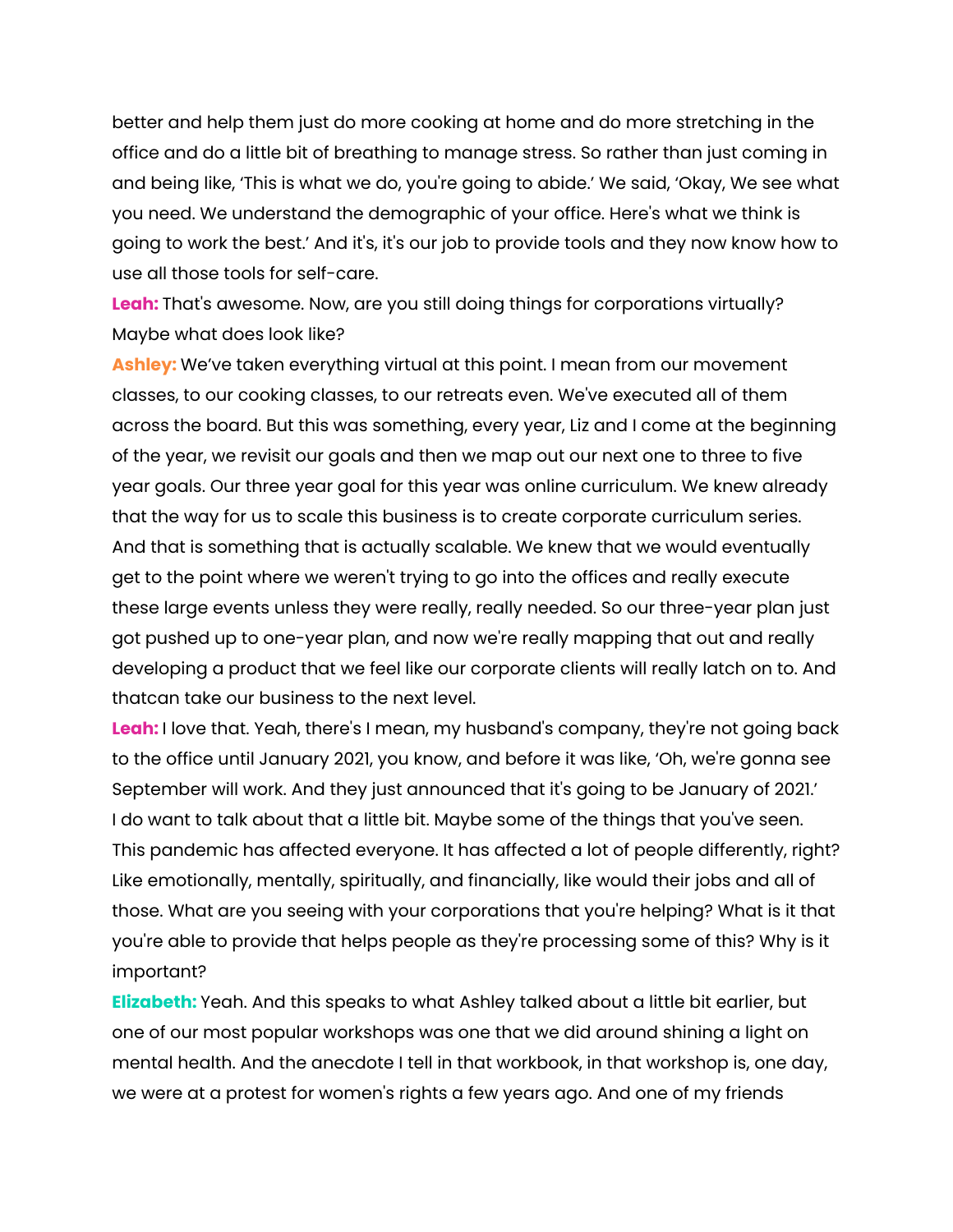started talking about this phenomenon he'd had with mental health called intrusive thoughts, where it's like, something will come in that you can't get out of your head. Like, you know, when you're a little, and a teacher would like talk really close to you. I had this recurring fear. Like what if I accidentally spit in her face? And I'm like shunned from everyone forever. No one will ever talk to me ever again, I'll be a social pariah. What if I just did that? What if I lost my mind and I did that? That's an intrusive thought that enters your mind. I didn't know that that was something other people experienced. I definitely didn't know it had a name, and until he started, until he was vulnerable enough to talk about what was experienced did I understand that there was a framework for understanding my own mental health. So that workshop, 'Shining a Light on Mental Health' is a very clear example of that, but in all of our workshops, we don't do PowerPoints. We have workbooks for all of our lunch and there's all of our workshops. There's journaling and discussion, and there is something really incredibly powerful, especially when you're going through something like a global pandemic, to sit down as a group and say, 'I'm experiencing this. Am I alone?' And then having a call and response where people are like, 'Oh my gosh, you're not alone. I'm right there with you.' That's where we're able to, I think make the biggest impact during something like a global pandemic, and in general. Like just in general as a country, we don't spend enough time being vulnerable, being transparent, talking about our health, talking about our mental health especially. And when you can do that, that is the power of community. That is the magic of community right there. That's real wellness.

**Ashley:** And that's a power towards healing. Just being able to say it. **Leah:** Hmm. That's so true. I was having a conversation and I didn't realize that I was harboring so much guilt, and I don't know if shame is the right word, but I didn't realize how much it was affecting me that I felt guilty that I don't have kids and I haven't been financially affected by this. So I was feeling so much, like I cannot complain about anything. Like I wouldn't allow myself to be honest about like how much this has affected me. Like not being able to hug people. I'm an, I'm an extrovert. I am like, I love people. I love crowds. I love events. Like I am one of those weird people, like I like networking things. And so, I didn't realize that because I didn't have some of these, hardships in my life, like I have my own office at my house, you know, I wasn't allowing myself to be honest about my feelings around the pandemic,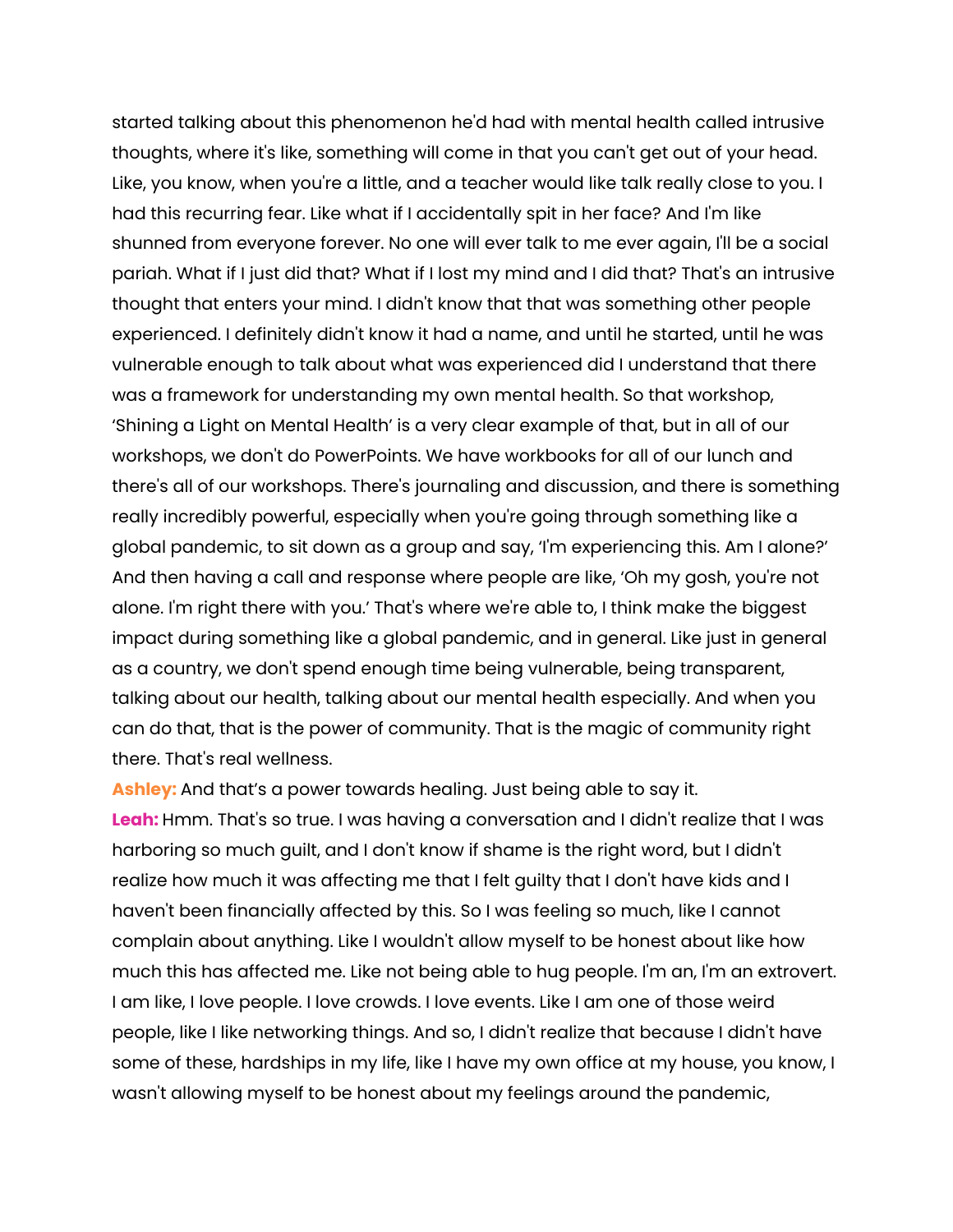because I didn't feel like they were valid, because I didn't have hardships that other people have. Does that make sense?

And so I think it was in, might've been in a conversation with you guys that, that I realized that, but it was like, 'Oh, I still need a safe place. to be honest about my feelings. Even though I'm not in as a dire need as someone else, it doesn't make my feelings of sadness and grief and depression, any less important.' Does that make sense?

### **Ashley:** Absolutely.

**Leah:** And my husband was, we were talking about that cause he does work for a large company and, and he's been work from home since he started, but they have an office. So it's like, and he's an introvert. So at first he's like, 'Oh yeah, this is cool. Like, I don't care. Like I get a lot more done when I'm here.' But then when they announced that, like they weren't going to have the office back open, it was like, 'Oh, I actually do like to travel and see people, and getting out of that routine of like traveling a lot when you enjoy it was actually hard,' but again, we didn't have all of these hardships. So it was like, he didn't feel like he had a place to like, be honest about that. So I love that in a corporate setting, you're doing that. So now I want to introduce you to his company. Cause I feel like they can use what you guys do.

**Elizabeth:** Awesome. We'll take it.

**Ashley:** Please do that. And we have a very similar, when you said that, that made me think of the tornado. Liz and I went through a very similar time during the tornado. We went right into 'how can we help mode.' And we have nothing to like, you know, feel bad for it because our homes wasn't, you know, messed up. We only lost power for a day, and you know. So we weren't, you know, really even like validating our feelings. And then one day we were like, 'We're hurting, man. Like, we need to be able to talk about this. Like we're showing up, but are we there? Are we present?' And we even had to have a heart to heart with each other. Like, 'This is how I feel right now.' And then, this is where I feel safe saying. So it's okay to have those feelings in the fact that you and your husband had conversations around that, that's very healthy. **Leah:** Yeah. We do a walk and water almost every day and we did it before. But honestly, now that we're home, we do it a lot more, but it gives us a chance to move, right? Like move your body and be honest about what's going on in the day. If he's got a stress or if I got a stress or we've got something exciting, so we're moving, we're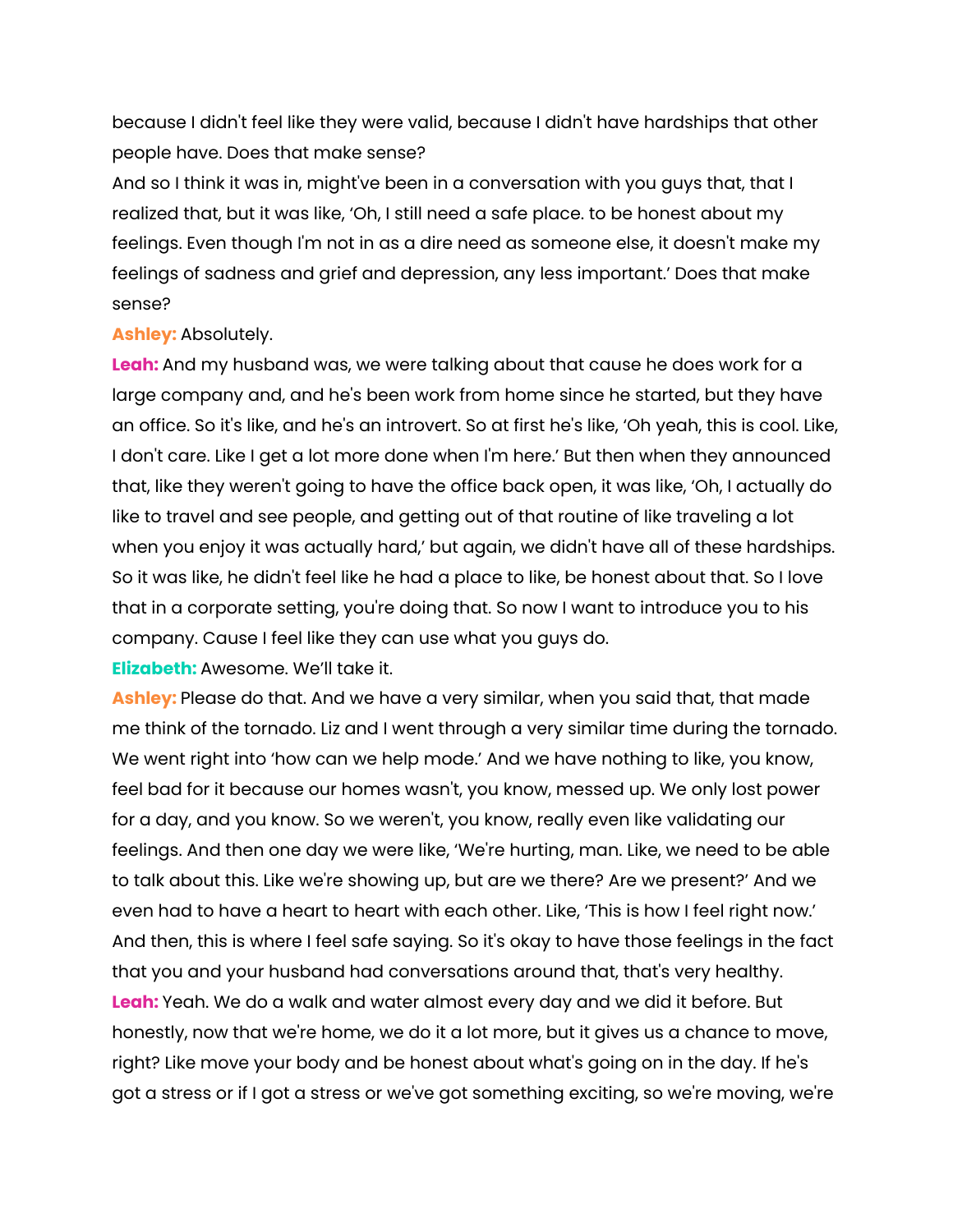talking, but then it also connects us because then I know what he's dealing with, outside of me. Do you know what I mean? And so I just think that it's like, we're moving, we're got water, we're outside, we're getting vitamin D and we're able to be honest about what's happening that day. And I think, you know, if you're, obviously we're married, but I do that with my best friend sometimes too. It's like, just having somebody that you can just talk to and say, here's what's going on during the day. I don't know. To me it's, it's kind of a big deal. So even when I worked in an office, I would do that. Like take a lap. No, I work out of Collective615 sometimes, and there's the LNL market and I'll be like, Hey, do you guys want to put our masks on and go for a walk? And you know, just talk about the day and it's so I feel like it's, it's healing, right? Like when you are honest about the things that are going on. So that's super fun. Well, one of the things that I wanted to talk a little bit about is, your number one thing is, is diversity and having a diverse community. And so one of the things that, that we had talked about offline is that how race, and this conversation of race is so important to you. And I actually heard Ashley speak on a panel, and you shared some experiences that you went through that were very hard to hear. and I can't even imagine what it would be like going through, but I want to talk a little bit about, you know, just this thought of, of diversity in your business, but just in your life and why you two were such a good match to be partners together. Because you two are both individually beautiful people. And I don't mean physically, you are both gorgeous, but you're both just such beautiful beings. And there's been a lot of conversation, you both have been on panels and had discussions about race and, and your part in healing our country. But I would just love to know Ashley from, from your point of view, what is it that you really want people to understand and, and feel when they come into your community?

**Ashley:** The most important thing that I want people to always know and understand about TRILUNA is it does not matter what color, what shape, what size, if you have no legs, no arms, no like anything. We just want your heart and soul just to show up just exactly how you are. Our favorite phrase is 'lived experience.' And we really truly feel like you never get to know other people unless you know their lived experience. And that's putting yourself in positions of diverse communities, both Liz and I have put ourselves where we were the only, you know, to understand, to get better understanding so we can be a better, you know, organization. We never want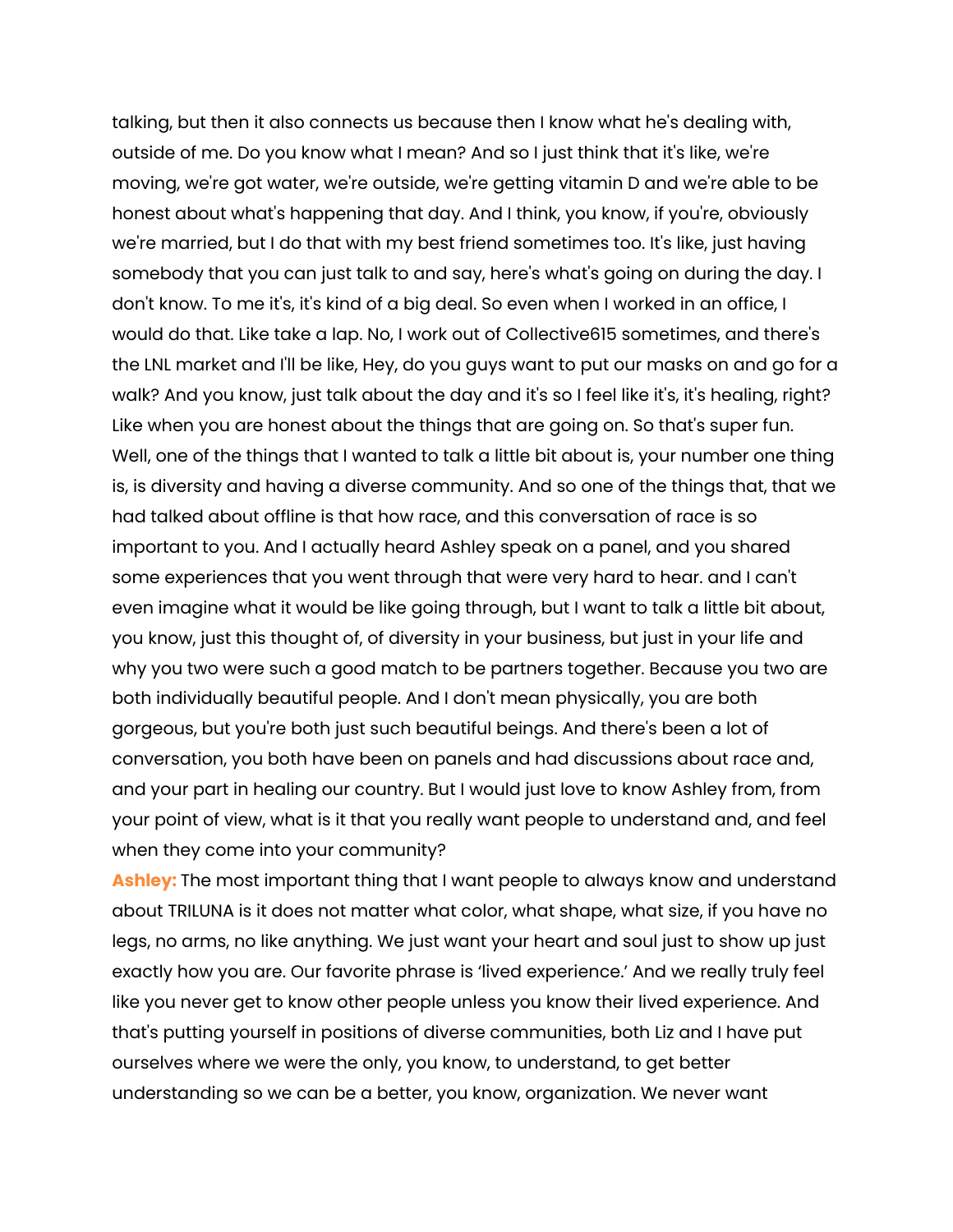anybody to feel left out or not heard or anything. And that's why it starts with Liz and I. We are one of the first, I don't know of any of them Black and a white female coming together and starting an organization, you know, 50, 50. Liz and I know, you know, what we both bring to the table and we have open and honest conversations. Liz was my friend. She was my best friend. And now she's like my bestest friend. And that's because she heard me.

We've had a to have hard conversations about, you know, race. Like Liz has, she's probably one of the most besides myself, she has the most diverse collection of friends. And with us being, starting this organization and we stood on diversity. I really needed her to understand, truly understand the Black community. And so we've had to have really hard conversations that was hard for me to even have, because I've never, ever went there with any of my white friends. She's the first one who's created a space for me to feel comfortable to come to. And that only took one time. I told her this morning, it only took me one time to tell you, and heard me.

**Leah:** That's powerful. Elizabeth, what about for you? I mean, I know that we talked about, you grew up in a diverse community and I'd really love to understand a little bit about what, what that path has looked like for you and for any of us that, you know, I did this when all, when I think I call it, the world woke up to a lot of things that are going on. I definitely like was blind and, you know, had my head in the sand. But, but you weren't, you weren't blind to it. You've, you've been passionate about this and been in a diverse community for most of your life. What did that look like for you and, and what does being socially aware and helping other people look like for you? **Elizabeth:** Yeah. This might be kind of a winding answer because I think it's, it deserves, some weight and gravitas. I grew up in a Montessori school. I went, I started there in third grade and graduated from high school there. So I went to school at the same 15 kids for my entire life. And I had the great fortune of that being a very diverse community, just in, in general. You know, we had Black kids, we had Russian kids, we had, I mean, it was a melting pot. And that didn't make me anti-racist. I just grew up not, thinking that was normal. Right? And I didn't realize until high school, when we started traveling with our basketball team to some of these smaller towns outside of our diverse community, that they were experiencing racism outside of my experience of them. I didn't have any awareness of that until later in high school. I'll never forget one time. there was one Black girl on my team, my basketball team, and we went to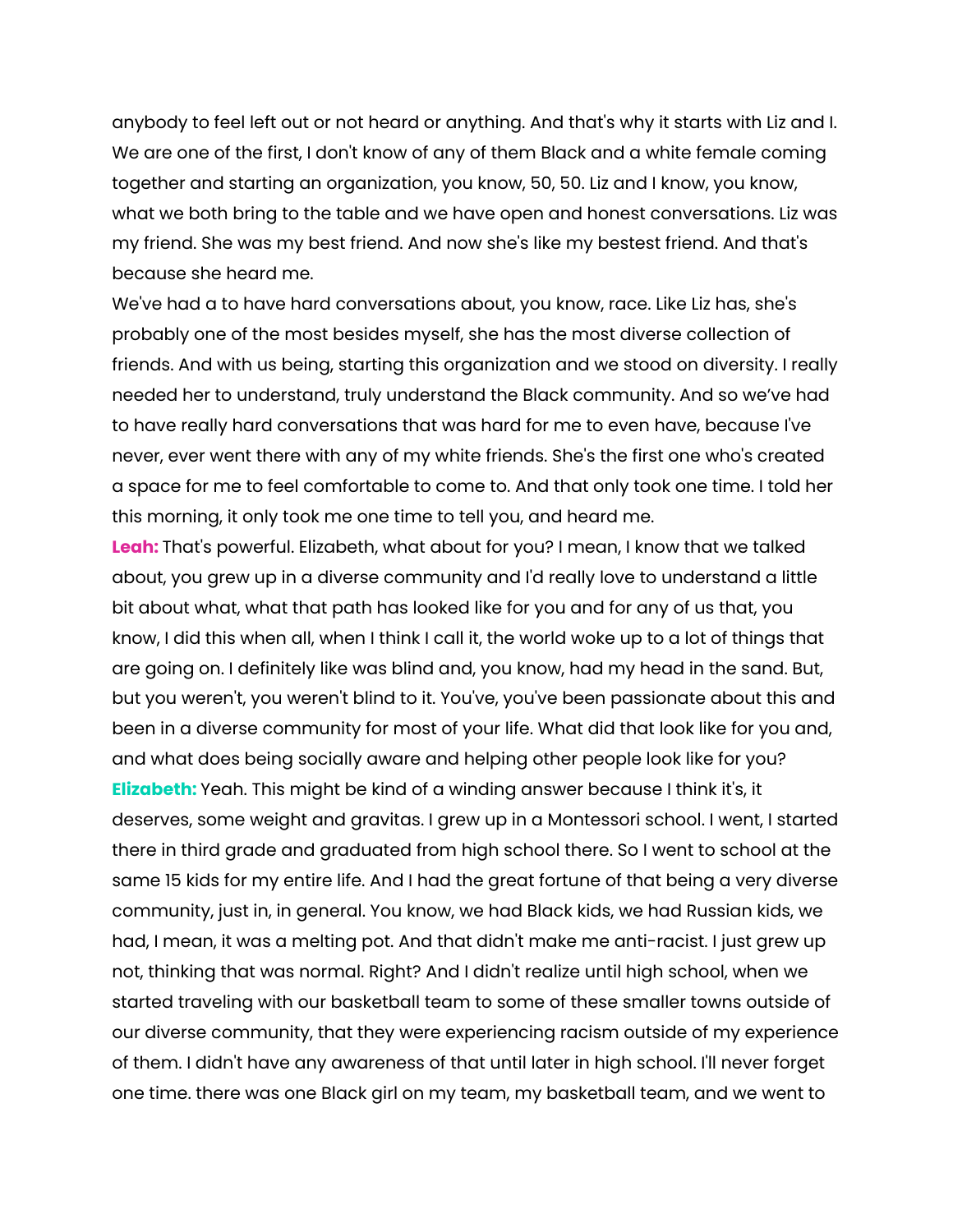this very small Podunk town and someone calls her a racial slur and it, it like awoke up fury in me that I did not know I was capable of. So I took one of their padlocks and I stole the key and I locked a can of chicken salad in one of their lockers. So that was my first act of anti-racism in my life. I'm not recommending that as a form of dealing with anti-racism now, but I was 17, so, you know.

But even then, it's always been in my periphery. It's always been something that I've cared about. It's always been something that mattered to me. just because my friend group was diverse. And when you see it affects people, you care about you are moved, I think to take action. But I, even after we started this company, it's obviously a foundational piece to who we are, but it didn't become a foundational piece of who I am until Ashley was able to be like, 'Well, you like, you're not doing enough.' And that happened with Ahmaud in March. You know, of course when it happened, I was posting about it and putting it on my Instagram or whatever. But I remember Ashley, when she gets nervous, she gets this like quiver in her voice. That very rarely happens, but I know when I hear that, that like...

#### **Leah:** Something's coming

**Elizabeth:** Something's about to go down. And so I knew, I could tell immediately when I picked up the phone that like, we were about to have a conversation, and I didn't know what it was about, but she basically was just like, 'This is affecting me and my community so deeply. And you aren't doing enough.' And she wasn't aggressive about it. She wasn't an unkind about it. She would have had every right to be, but she just was like, 'You love me. You love my Black husband who goes on runs in our neighborhood all the time. Just like Ahmaud did. You aren't doing enough.' And we've described that experience as me being activated by that. It's like, maybe that first activation was my friend being called a racial slur in a basketball gym. And then another one was when this happened with Ahmaud and Ashley called me on my stuff. It has been this series and levels of activation throughout my life that have made me anti-racist, but we all are born with racism and it's like a systemic problem, but it's baked into our understanding of the world. And so just growing up in a diverse community, isn't enough to make you anti-racist. It is an action. It is a devotion. And so that is. Something that I have been working on and will continue to work on for the rest of my life.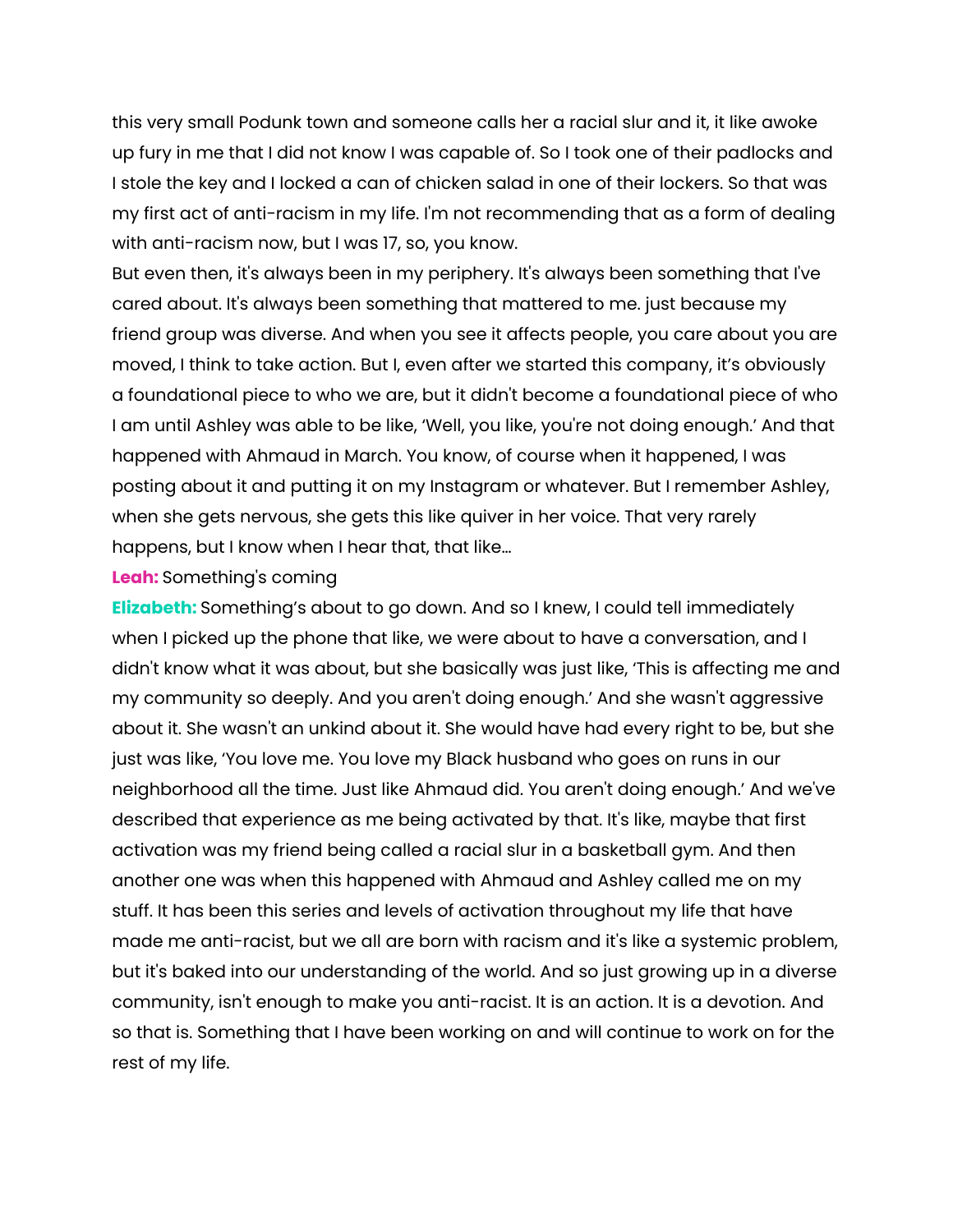**Leah:** I love it. Are you bringing those conversations into TRILUNA? Is that something that, that you guys are saying, 'Hey, we want to continue.' Because as a white person that grew up in a super, super racist areas, community that still is, there is so much fear of doing the wrong thing and saying the wrong thing. And I look at like, 'Okay, what can I do today. Because I can't make a change that's going to be worth anything if I don't make those changes with myself.' And so what did you then go do different, once she had that conversation with you?

**Elizabeth:** Yeah, that's a really good question. I think the first thing and most important thing to understand is that you will mess up. Like you will say the wrong thing. You will offend someone at some point, but you cannot grow if you do not put yourself in an uncomfortable position. That is the real work, is getting uncomfortable enough to be activated. If you're looking for some actual framework, you can hire TRILUNA to do your diversity and inclusion training for start, but you could also pick up some literature. There are some really incredible Black women, specifically, there are, I mean, there are Black men and women, but the ones that come to the top of my head are Black women who are creating anti-racism coursework that you can start as an individual and I can, I'll send you those links. Rachel Cargle.

**Leah:** Yeah, I took hers.

**Elizabeth:** She's amazing. Yeah. And I was taking that before, but again, like if you're taking these courses and then you're not standing up to racist behavior, then you are allowing it. And so the next step after you learn about what it is, and you can identify it, is to start actively working to dismantle it. And that means dismantling a lot of the own racism that lives in your body that like preconceived notion and then belief systems that have been baked and hardwired into your body have to be unlearned. And that is going to be hard and it's going to be painful and it's going to be ugly, but that is the necessary work that you have to do to get there.

**Leah:** And lifelong for sure. Ashley, I think you were going to say something. **Ashley:** No, I was going to say that absolutely, we bring it into TRILUNA. After Liz and I had this conversation. I mean, it was such a conversation that changed our relationship changed TRILUNA internally. We had to have the same conversation with our team. And we have these same conversations with our team, you know, they're called our Table Talks, and I'll just pop them on everybody's calendar every now and again, you just have the urge to like, it's nothing you just show up if you want to, but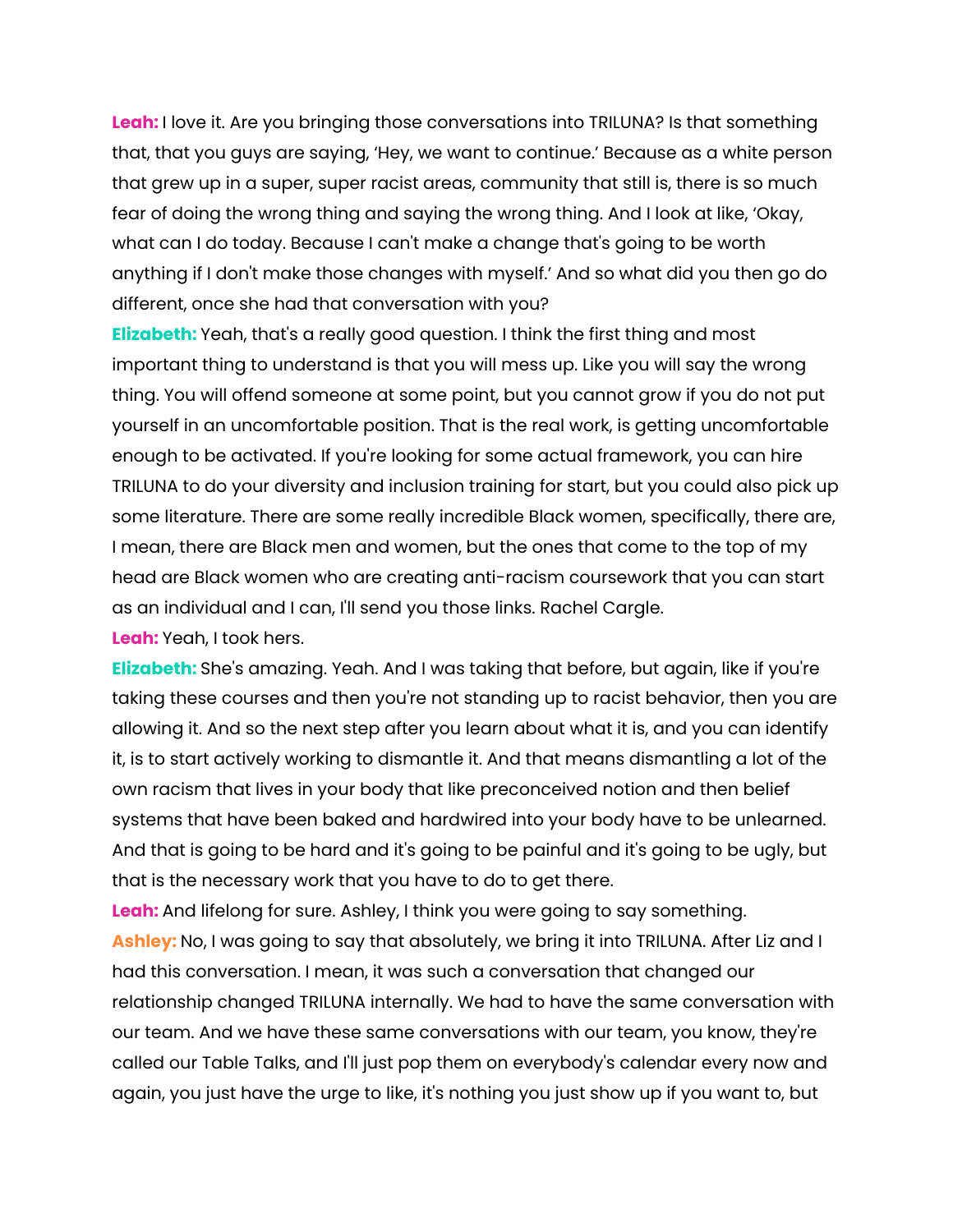we've created this space where we shared this discussion that we had with our team to create a space for them to feel uncomfortable and start having these conversations. It's important for us to have this internally with our teachers, because we build this community in our events, and they need to feel comfortable having these conversations with the people who come to our events. So not only internally, but, our supper clubs. That's where all of this was stemmed from. We started our supper clubs at the beginning of this year. We wanted to have these dinners where we had uncomfortable conversations about everyday topics. Yeah. I mean, we did a diversity and inclusion back in February before the world got, you know, woke. We were having these conversations. You know, we did our first diversity and inclusion training, like six months into our business for a very large corporation. We were scared to death, but we just showed up and shared our story, and it changed a lot of things. So, so I think for a lot of, what I always say to a lot of companies, 'I'm not trying to tell you how to run your business, but I'm telling you how to run your business.' If leadership is not having these open conversations, literally like open conversations where you look at your team and say, 'Look around. Who are we missing right now?' We don't have anybody Hispanic on our team. We're talking about diversity and inclusion. Like we want everybody to be seen next, you know, steps that we need to make. We look at, you know, weight sizes. We want people to like, who do we have representing the bigger size bodies? You know, we have those conversations. It's not easy to say. But you have to be open to have those conversations to make change. **Leah:** I think that might be the, my biggest takeaway is, who are we missing? Who are we missing? Cause I was like, I just thought of my team and I'm like, I'm real white. Real white. And like, That's my that's on me. Right? Like I'm, I'm the CEO, that's on me. So, once the world got woke, I did that. I turned around and was like, 'Okay, there's two people that I need to hire coming up and they need to not look like me.' So what, and so then, you know, and I did want to talk about like, what are some actionable items that someone that's listening to this can be like, this is what I can do. It's even with friend groups, You know, what does your friend group look like? And I don't hope you don't mind that I say, cause this is what I've been doing is, what does your friend group look like? Does it all look like you? Who are people that, you know, that are in your circle that you can start learning from reaching out to take them to coffee or virtual, or virtual coffee. Right? And, you know, who are the next people that you need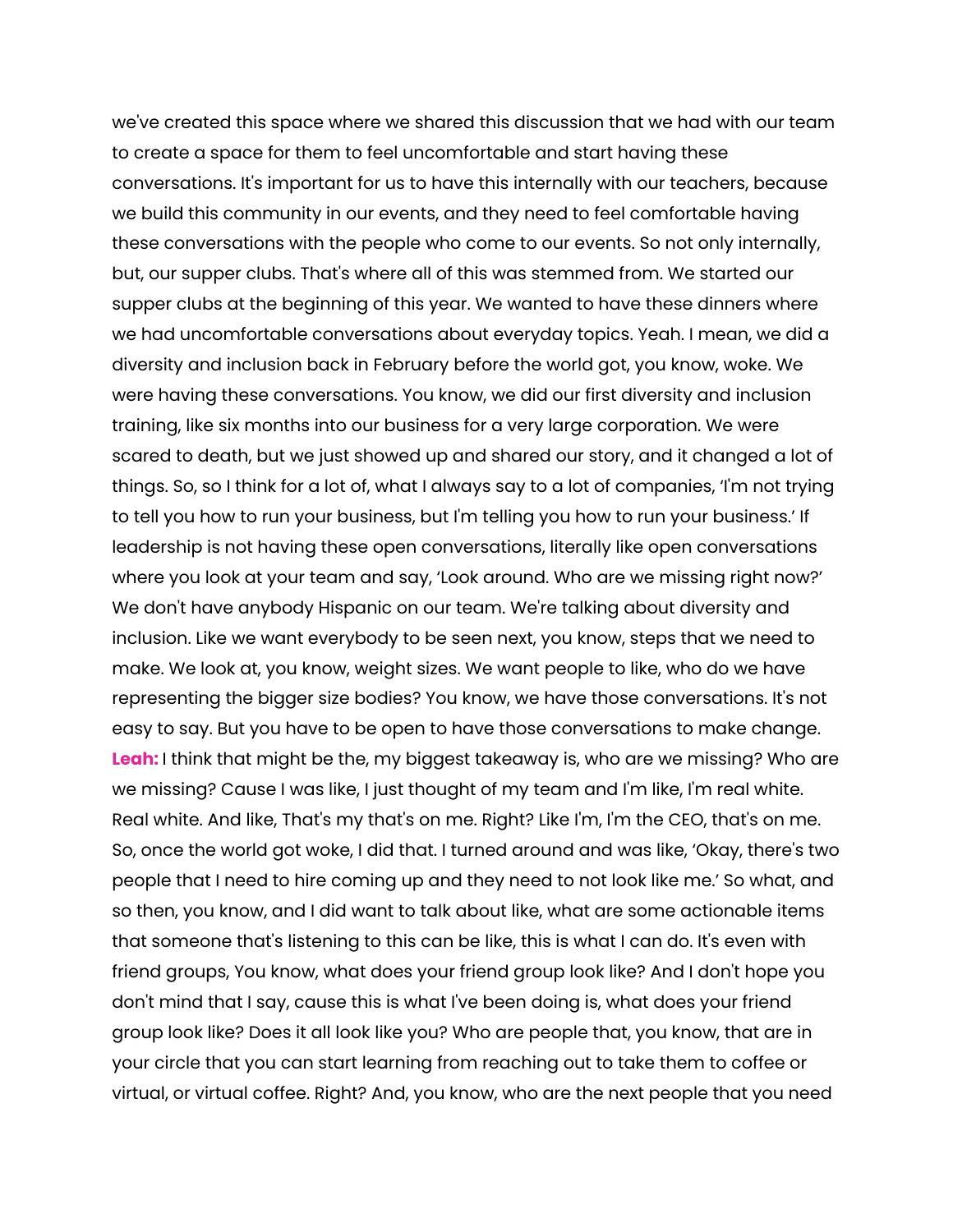to hire in your company? You can be intentional in saying, 'I'm looking for someone that looks like this, that does a great job.' And you know, what's crazy. It was really easy for me to find someone when I asked my network and said, 'Hey, I'm looking for this.' And the people that I have hired have rocked my world. So I think that going back to your word, intentional, when you are intentional about anything, you can make it happen. But I think that, you know, when we talk about diversity and inclusion, and I like the word belonging, I think that they put that in there now. Right? Like, I don't want just a diverse company. I want the people that are not like me to feel like they belong. Right? And so I think being able to have an intentional, intentionality on making sure, 'Okay. Did we get them in the door? Do they feel included and do they feel like they belong and do they feel like they're in a safe place?'

**Ashley:** Yeah. And I think all of that starts with just having those conversations openly. We want to create this for everyone, you know, and let everyone bring their opinions and thoughts to the table. Like our team tells us all the time, 'This is the first place I've ever worked at that I can openly, candidly say what's on my mind or what I feel about something regarding this, without feeling like I'm going to say the wrong thing.' So I think if you just continue to have those conversations, even I wanted to touch on something that you said, you say, you look at your friends and everybody looks the same, and that's fine. Like Liz has, yeah, she has this big diverse group, but her close friends, most of them are white. But what I love about what she, what I know that they're doing is when they come together, they're having conversations about what's going on in the world, and how they as friends and their circle can be impactful to stuff. Like Liz and her friends, I'll see them doing like her and another really good friend of ours. Like, I didn't even know that they were going to the Black Lives Matter March. Like they had, like, I saw them and I was like, wait, y'all at the march? Like what happened? But these are the conversations that they're having amongst themselves. So whether your friend group looks like you or not, because know that me and my friends we've been having these conversations. Right? So now I'm in a space where now I have a really, really, really close white friend, which I have many white friends, but now one of my white friends is my bestest white friend. And now I feel comfortable. She's created a space for me to feel comfortable to tell her, like, I think you should probably have these conversations. Like, and Liz takes it to the point where she's having these conversations with her parents, with her sister, you know, it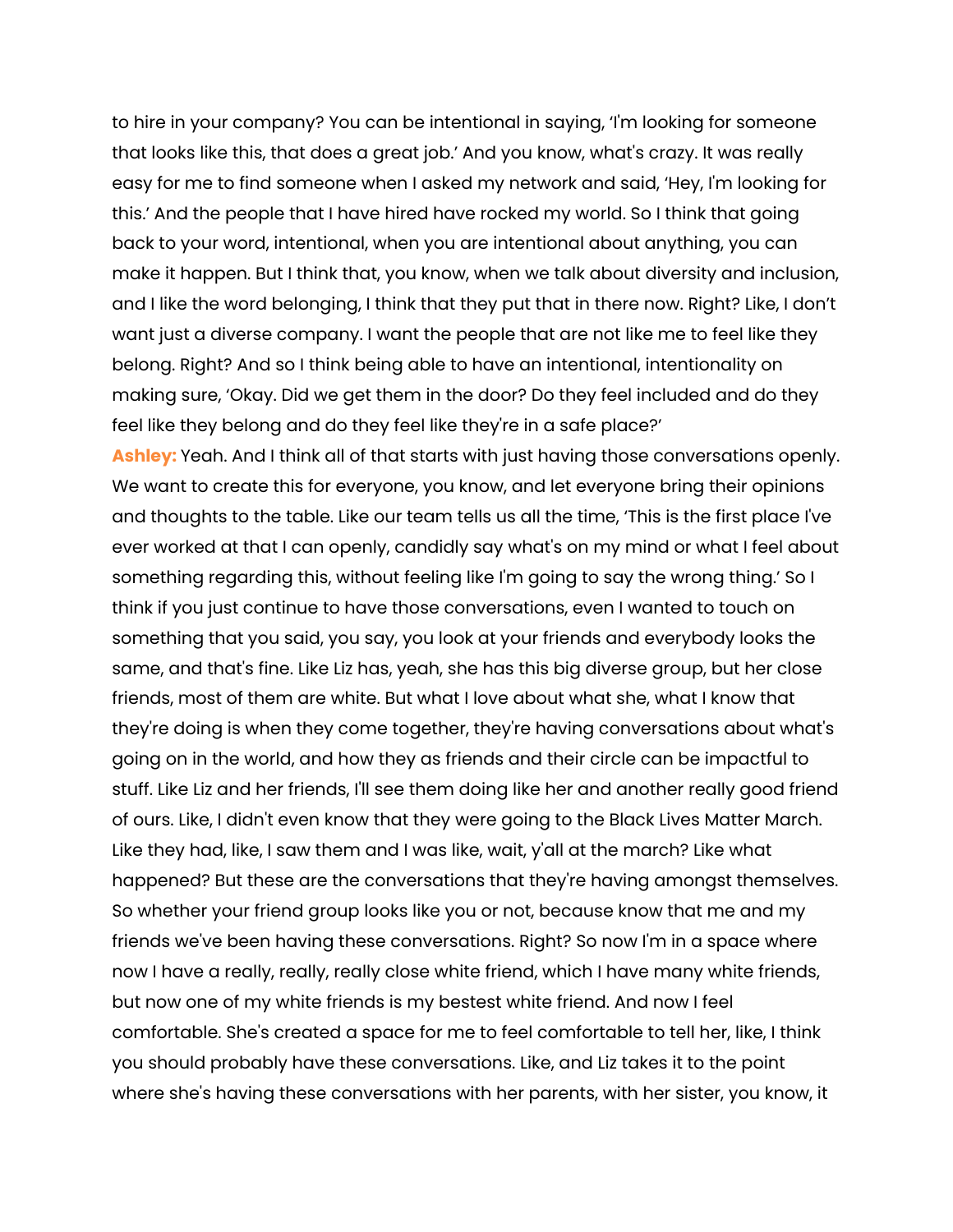goes beyond her friend circles. So my mom always, my mom said at the beginning of this, make sure that you're having the right conversations with the right people. **Leah:** Yeah.

**Elizabeth:** Yeah. That's something especially important right now. I think as white people, our job is to educate ourselves and not put the burden on BIPOC, and take the initiative ourselves, and then take that back to our white communities. I think something that I've seen a lot, having a Black business partner and best friend is seeing the asks people are putting on her, which have been fairly infuriating for me actually. Like if you're going to ask your Black friend from the office to go get coffee with you, you need to understand that if you're going to talk to them about it, you're making, you're making them relive it. And so be prepared for that. And it's not that you can't ask, but also there are, if you really want to learn more about racism and people's experiences, racism, that exists, right? Before you ask them to coffee, you should do the groundwork yourself.

**Leah:** One of the things I suggest is grab information in the way that you enjoy it. I like watching movies and shows. I like listening to music. So my husband and I have done this thing where like everything that we consume is by Black artists. Music. We have a, I bought him a record player. Literally, I pulled out all the records and it's like, these are the only records we're gonna listen to for awhile. Right? And I started listening to the words of the songs I've listened to for years. And I was like, 'Wow.' Like it's different when you listen to listen and to hear it's totally different. Shows, I've been watching, like *All American*. We watched *Black AF*, that's hilarious*. Dear White People*, like, it was just like, you know, once I started looking, I was like, 'Wow, there's so much out there.' And it's, you know, when you, when you're able to consume something that is produced by a Black person and it's like about them. It's like, 'Oh wow. That, I can get in and hear those stories from someone that's already created.' And then when I go and ask Ashley for coffee, then I have something to have a conversation with. I'm not asking her to do the work right? Or not that I'm going to do that. But I just think it's important to have, like, you know, I did start reading the *How to Be An Anti-Racist.* I'm not gonna lie. I didn't love it, because it wasn't like he did a lot, but I felt like as far as the book, it was kind of like all over the place. I'm like, I'm not sure what you're asking me to do so. Not everything that you read is going to be perfect and you're not going to love it. Like, I, it feel like I'm going to safe place. I can tell you, like, I didn't like that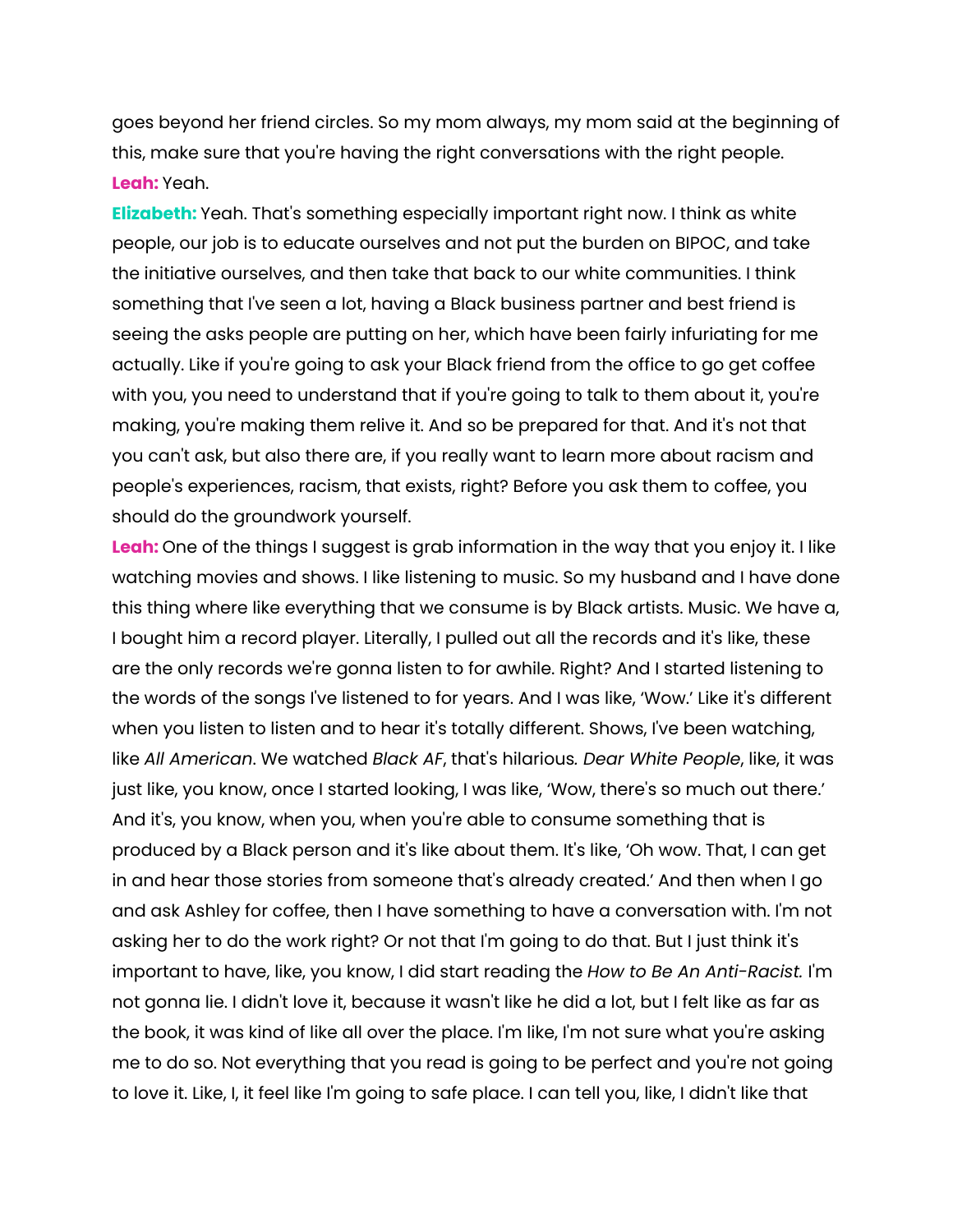book. I like the other lot of the stories, but I was like, I don't understand what you're doing. But then I started reading, *So You Want to Talk About Race,* and I'm completely enjoying that book, like eye opening, her story arc is good, she's an amazing writer. So when you're doing the work and you're reading and listening and watching, you're not going to love everything and not everything's going to relate to you, but it's about continuing and finding the things that you can learn from, in a way that you like to consume information, right?

**Ashley:** Right. And then everybody's work is going to look different. Like everybody feels like they have to do all the things. And I tell people, 'You can find your place in this.' Like, Liz and I found our place in this very, very early. We knew what we were going to do. We knew what we weren't going to do. We knew who we were going to partner with. And like Liz said, I mean, she gets really, very angry with some of the ask and people don't even know us. Like for you, it was a very easy, yes. Because you knew who we were. Like, we have people coming out of the woodwork just asking me just to be a part of, and they had no idea who TRILUNA was.

**Elizabeth:** And they're not offering to compensate you, they're asking you to do work for free for them.

Ashley: Right. And I'm like, this is what I do for a living. You understand that? Right. But like, as far as, like I said, people like you, we were building a friendship. You knew about my company, I knew about your company. So those things are effortless for us, but it, you would be surprised, the many of people that are just wanting to all of a sudden have coffee, and people who've known me for a very long time who are now asking me to coffee.

**Leah:** Like, 'Hmm, what's changed their buddy.

**Ashley:** Yeah.

**Leah:** Well, I do appreciate you, you girls. And like I said, I wanted to talk to you because I'm inspired by you. I think that we could probably talk for about five more hours. But I do want to have some fun, like rapid fire questions, for both of you. So who are your heroes when you think about like, 'Ooh, I'm inspired,' or who's your hero in life and then who is inspiring you right now?

**Elizabeth:** Forever Michelle Obama. We are super fans.

**Leah:** How many times have you watched *Becoming?*

**Elizabeth:** I've read it, I haven't watched it.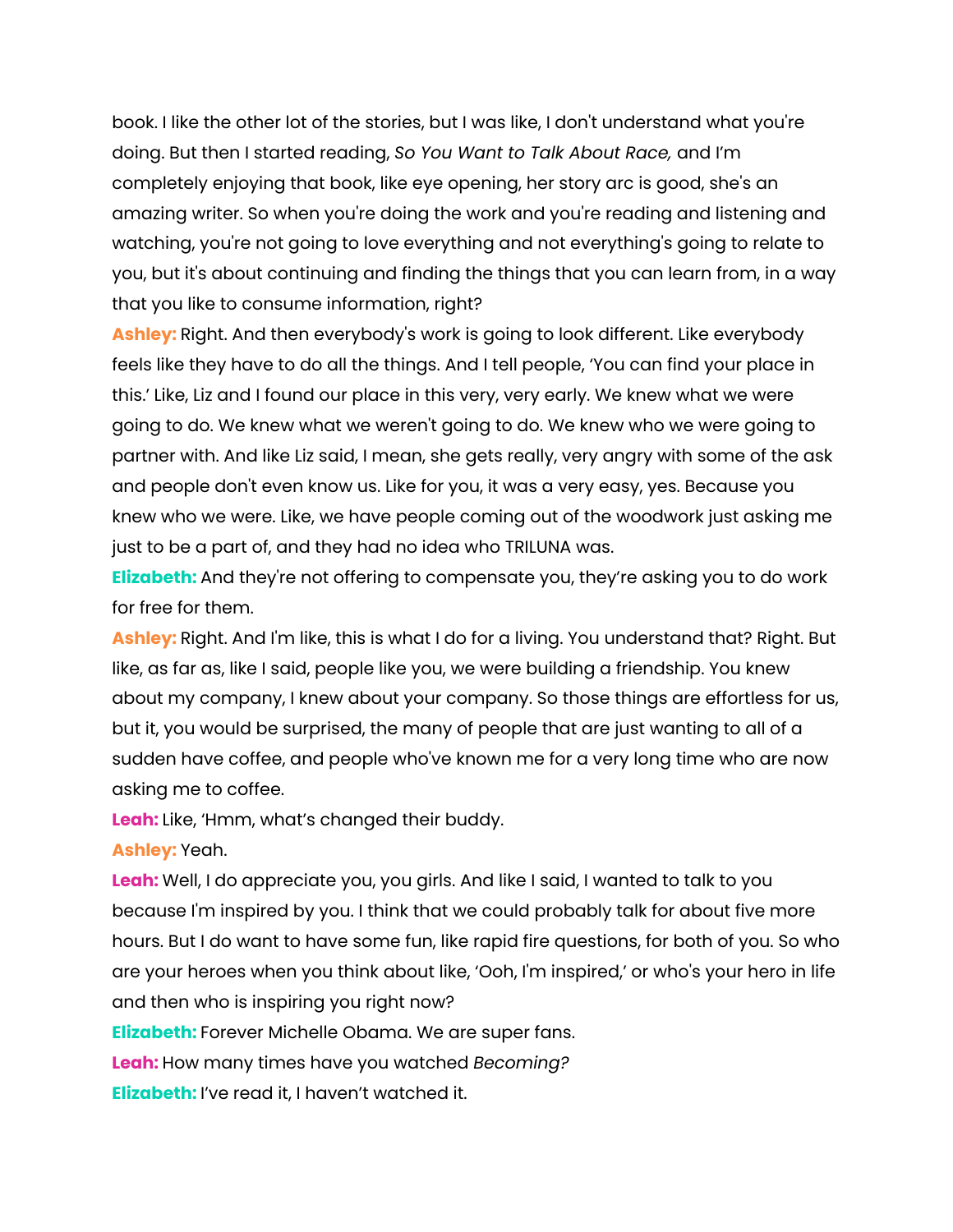**Leah:** Oh, it's so good.

**Ashley:** I've read it. I've watched it. I literally, we just had a conversation was it yesterday, that if we ever met her, like, it would be horrible because neither one of us could talk like at all.

**Leah:** Well you saw in becoming that one girl that just was like crying and couldn't speak. And I was like, I feel like that would be me.

**Elizabeth:** That would be me.

**Ashley:** I mean, Michelle Obama is everything. She she's everything, right? I mean, she's absolutely everything, you know, I'm going to always and forever love Oprah. I mean, she was the first. She was the first, she was the first in the Black community, a Black woman of power. Right? You know, I'm not saying that everything that she's ever done in her career, that we all agree with. But she gives us hope, right? She started right here in Nashville, Tennessee, and I got to meet her when I was very, very young when I was like nine years old. I'll be posting about that soon. But I do feel like in my future, like I'm going to have the opportunity to meet her again, because like, she is what I'm striving for that type of greatness, that type of empire.

So like, Michelle and Oprah, and I have to throw in Tracee Ellis Ross, because she is a legend of her own, but those three women are my inspiration. And my mama. **Leah:** Oh man. Those are three of the top on my list. I love it. So who else is inspiring you Elizabeth?

**Elizabeth:** I have a weird answer. In the last few years, we've seen the take down of a lot of the gurus, people we admired, especially in the yoga world. We have seen a lot of people laid bare for who they actually are. And so I'm feeling a little bit of distrust about having role models, because I think we're all imperfect. So I am inspired right now by the pieces of imperfection in all of us that don't add up to poor behavior, right? Like I'm inspired by the everyday person that is surviving right now during quarantine and COVID, when everything is so hard to get through. I'm inspired by my friends that are starting businesses in the middle of COVID. I'm inspired by us for the amount of ass kicking we've had to do in the last few months. So I know that's kind of a pessimistic answer maybe, but that is where I'm feeling right now.

**Leah:** No, I don't think it's pessimistic at all. Pessimistic is, is negativity without hope. It's my version of pessimistic. And yours is not without hope. You're saying, I don't want to put someone on a pedestal cause that only, that only allows them to, to fall.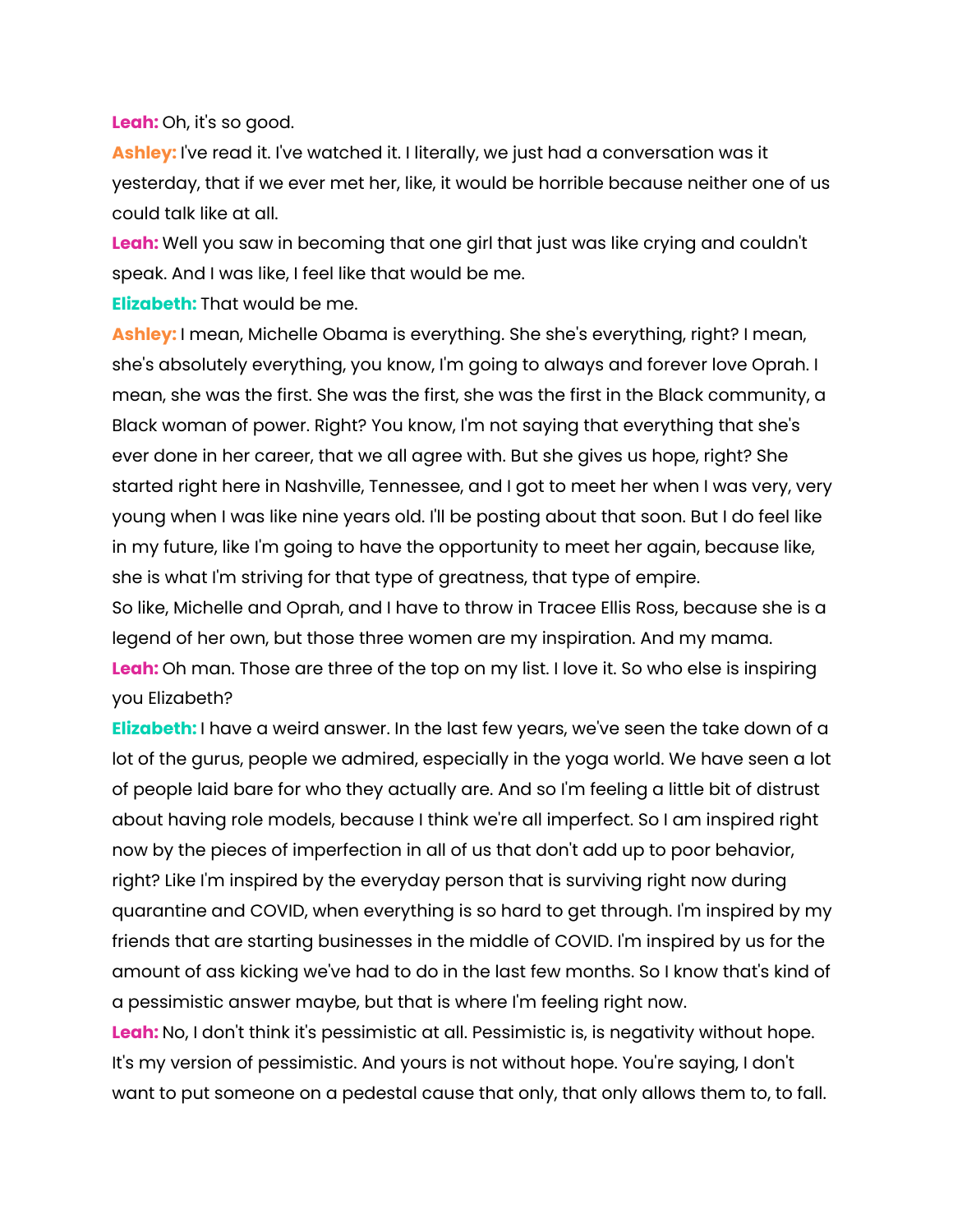Right? Cause to your point, like Oprah, it's not perfect. Right? Michelle Obama is not perfect. Like, you know, Tracee Ellis Ross is amazing. But none of us are perfect. And I love that you're focusing on that, there are imperfections, but we can be human. Right? Like you're inspired by humanity that keeps going and that perseveres, right? **Elizabeth:** Yeah. Yeah. That's exactly right. Yeah.

**Leah:** Ok, favorite television show right now.

**Ashley:** I don't think I can say my favorite.

## **Leah:** Yes you can!

**Ashley:** My favorite show on TV right now is actually about strippers. It's called P Valley. It's on, Stars network. And the only reason is because like strippers are so freaking talented, man, but this show is based on the true talent of that. And I think with the world being so crazy, it just gives me an outlet to just be like in this whole like different world and different, like, it brings me pure joy.

**Leah:** I love it. Hey and that's healthy.I love it. What about you, Elizabeth? **Elizabeth:** I just finished Grace and Frankie, which is such a like, feel good. It's also like, I know that if somehow at 70 Ashley and I both end up single somehow we could just join together again, start a sex toy company and just like be fine. There is hope. Yeah, we can start over fresh at 70 and we'll be fine. It's so funny. And it's so engaging and like, there is like a one like really hippy dippy, like free love character. And that is totally Ashley. And there's one like straight-laced blazer wearing type A person, something that is totally me. Together they make the perfect team, and that is totally us.

**Leah:** I love grace and Frankie. I actually just started watching it not very long ago. So it's super fun. Mine has been, has been *All American,* and I knew that I wanted to watch it, but it's about teenagers. And I was like, 'Eh, I don't know. I'm like, going on 40,' but my 16 year old cousin stayed with me for like a month and a half. So we watched it together and then I was finishing it when she left. I was like, 'Oh, this is so fun. And I don't feel weird, like watching a show about 16 year olds.' I will tell you though. I looked it up and most of those people playing the 16 year olds are like almost 30. 'And I was like, okay, I don't feel so bad because he's hot, but he's actually 30.' So this has been so fun. Last few questions. I want you to share where everyone can find you on the socials and webs, and then I'll give you a chance to think about it, your definition of success right now.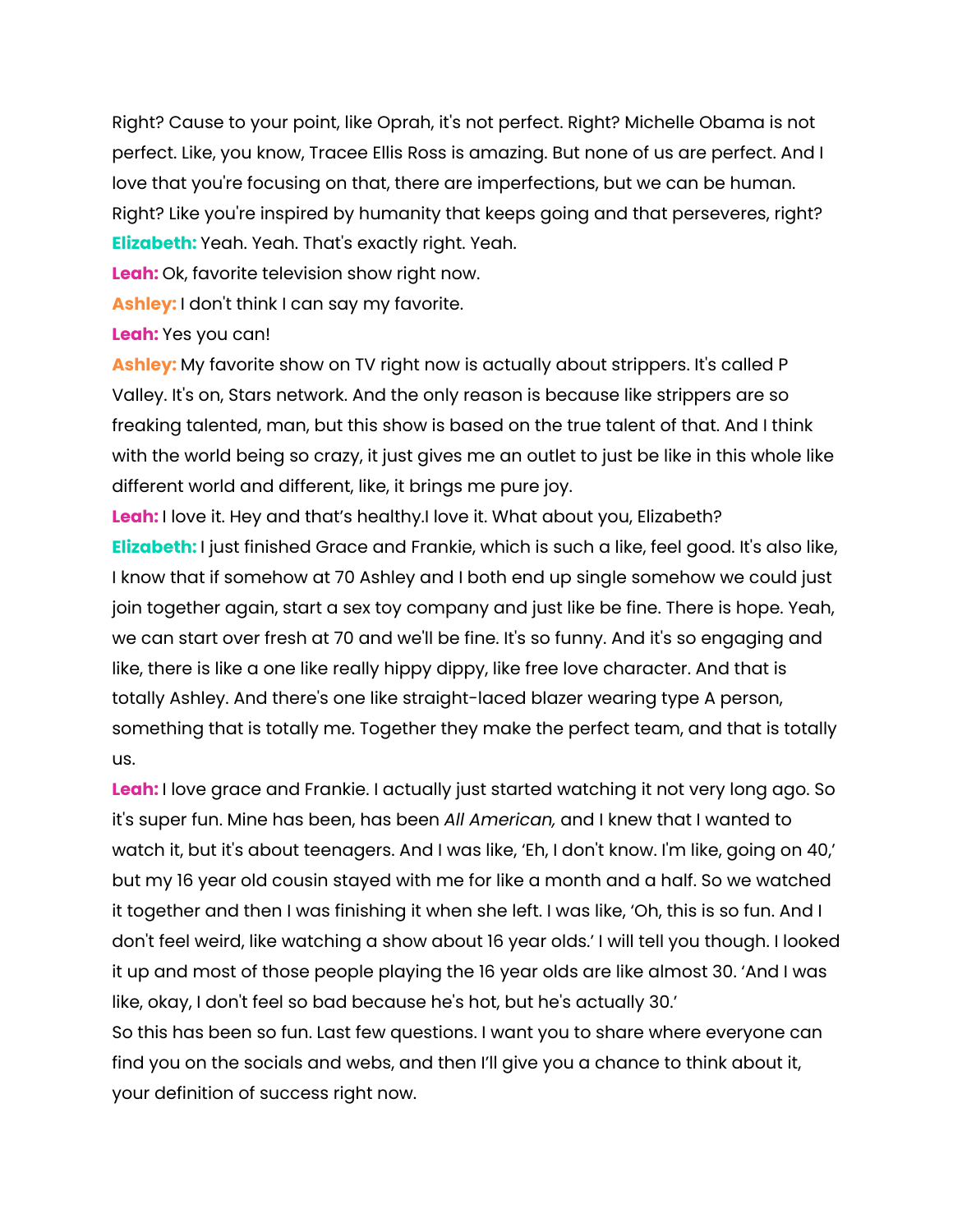**Elizabeth:** Okay. You can find us on our website at TRILUNAwellness.com, or on Instagram @TRILUNA\_wellness.

A note, our name TRILUNA is always in all caps, and our Instagram is basically our blog. So that is where you'll get the most up to date relevant information. And you can please sign up for our newsletter cause I worked very hard on that and I promise you'll enjoy it.

**Leah:** it is good. Awesome. And then how do you both define success today for yourselves?

**Ashley:** I think the way that I define success right now in the middle of this pandemic is to keep myself spiritual actually, and physically aware and conscious. Keep myself in a healthy space so I can be creative in my job to keep us afloat. This is our second year in business. And when this all happened, we went into like work mode, and it hit us. very hard. And we had to learn a couple months in that we had to create space for our mental awareness, for us to be creative. So for us to be successful, we have to, like I said, find that spiritual, physical balance. And then we're able to successfully execute our business.

#### **Leah:** I love it.

**Elizabeth:** Yeah. I'd say mine is very much the same. For me right now, it is to be okay with being just okay. There are days that are really bad and there are days that are great and most days, or somewhere in between that, then I am a real Enneagram three. Go-getter, achiever. Like just, most of my identity is wrapped up in that, work in progress. So the inability to move at the pace I want to move at has been very difficult for me. And so I'm, I'm trying to slow down and take stock and be grateful for what I have and where I am. And so I'm trying to be okay with just being okay. **Leah:** I love it. Well, it has been an honor to talk to you girls and, I'm so excited about just continuing to help you grow and being a part of your journey and you all being a part of mine, because I'm all about collaboration over competition, for sure. **Elizabeth:** Yeah.

**Ashley:** Well, Leah, we thank you so much. Thank you for creating this space. This is great conversation, I enjoyed it.

**Leah:** Awesome. Thanks.